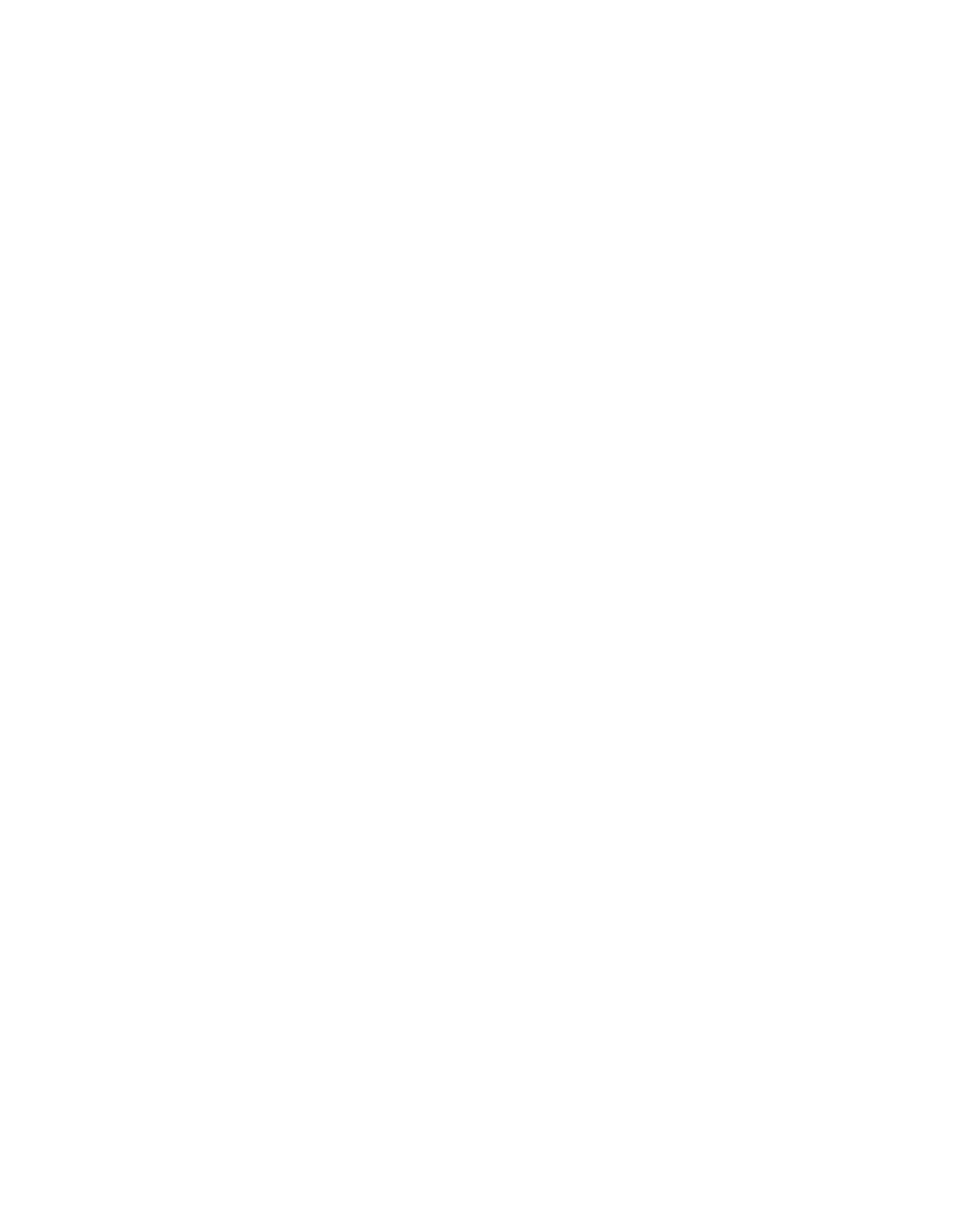### **Acknowledgements**

The following individuals have contributed to this document:

### *The Editorial Team:*

- Lead, David Fewer, Director CIPPIC (https://cippic.ca/about-us#staff)
- Tracey P. Lauriault, Assistant Professor School of Journalism and Communication and Associate Researcher to the Geomatics and Cartographic Research Centre (GCRC) (http://carleton.ca/sjc/profile/lauriault-tracey/)
- Teresa Scassa, Canada Research Chair in Information Law, Centre for Law Technology and Society (CLTS) (https://commonlaw.uottawa.ca/en/people/scassa-teresa)

### *Content Advisors:*

- Amos Hayes, Technical Manager and Atlas Developer, GCRC
- Gita Liubicic, Associate Professor and lead researcher on the SIKU Atlas (https://carleton.ca/geography/people/ljubicic-gita-j/)
- Kent Mewhort, Contractor, CIPPIC (https://cippic.ca/about-us#staff)
- Scot Nickels, Senior Science Advisor and Director, Inuit Qaujisarvingat: Inuit Knowledge Centre Inuit Tapiriit Kanatami (www.ITK.ca)
- Chidi Oguamanam, Associate Professor, CLTS (https://commonlaw.uottawa.ca/en/people/oguamanam-chidi)
- Peter Pulsifer, Postdoctoral Research Associate National Snow and Ice Data Centre and GCRC Research Associate (http://nsidc.org/research/bios/pulsifer.html)
- D. R. Fraser Taylor, Distinguished Research Professor and Director, GCRC (https://gcrc.carleton.ca/confluence/display/GCRCWEB/Overview)

### *Research contributions from students:*

- Jasmine Attfield, former CIPPIC Intern, JD Candidate, University of Ottawa Faculty of Law
- Laura Crestohl, former CIPPIC Summer Intern, BCL/LLB, McGill University
- Jordan Fine, CIPPIC Summer Intern, JD Candidate, York University, Osgoode Hall Law **School**
- Lex Gill, CIPPIC Google Policy Fellow, BA, and LLB/BCL candidate, McGill University
- Sean Grassie, CIPPIC Summer Intern, JD Candidate, University of Ottawa Faculty of Law
- Paul Holden, former CIPPIC Summer Intern, BSc and LLB/BCL, McGill University
- Jovana Orabovic, CIPPIC Summer Intern, JD Candidate, University of Ottawa Faculty of Law
- Alexandra Ormond, CIPPIC Summer Intern, JD Candidate, University of Ottawa Faculty of Law
- Adam Saunders, former Research Assistant for Teresa Scassa, JD, University of Ottawa Faculty of Law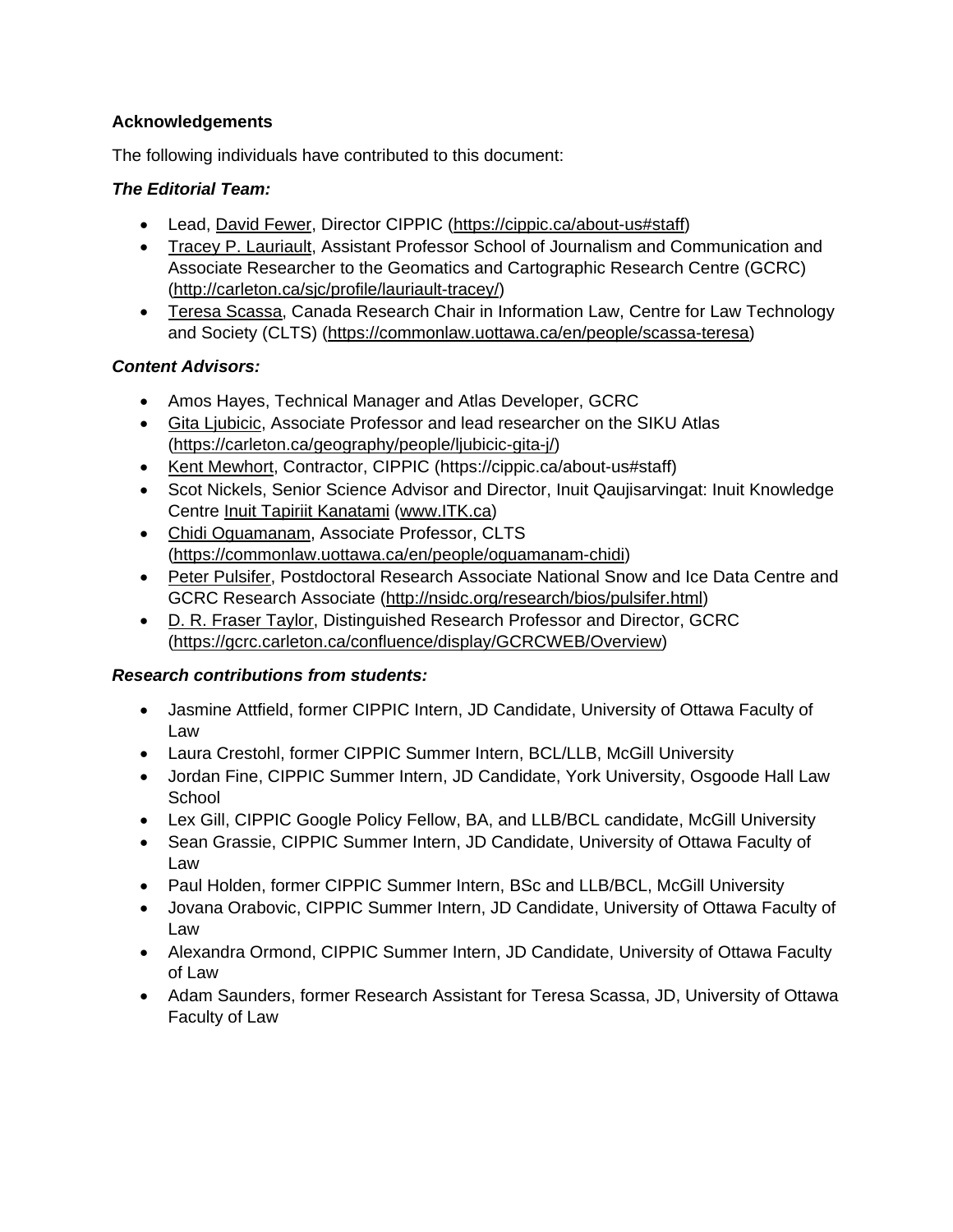#### **Funding:**

Research, consultations and the drafting of this proposal was funded by the Social Sciences Research and Humanities Council (SSHRC) Partnership Development Grant entitled *Mapping the Legal and Policy Boundaries of Digital Cartography*.



Social Sciences and Humanities Research Council of Canada

Conseil de recherches en sciences humaines du Canada



#### **For more information contact:**

| Samuelson-Glushko Canadian Internet      | <b>Geomatics and Cartographic Research</b> |
|------------------------------------------|--------------------------------------------|
| <b>Policy and Public Interest Clinic</b> | <b>Centre</b>                              |
| University of Ottawa, Faculty of Law     | Department of Geography, Carleton          |
| 57 Louis Pasteur St.                     | University                                 |
| Ottawa, ON K1N 6N5                       | 1125 Colonel By Drive                      |
| Canada                                   | Ottawa, ON K1S 5B6                         |
| Tel: 613-562-5800 x.2553                 | Canada                                     |
| Fax: 613-562-5417                        | Tel: 613-520-2600 x.8232                   |
| Email: cippic@uottawa.ca                 | Email: fraser taylor@carleton.ca           |

This work is licensed under the Creative Commons Attribution-NonCommercial-ShareAlike 3.0 Unported License. To view a copy of this license, visit http://creativecommons.org/licenses/bync-sa/3.0/ or send a letter to Creative Commons, PO Box 1866, Mountain View, CA 94042, USA.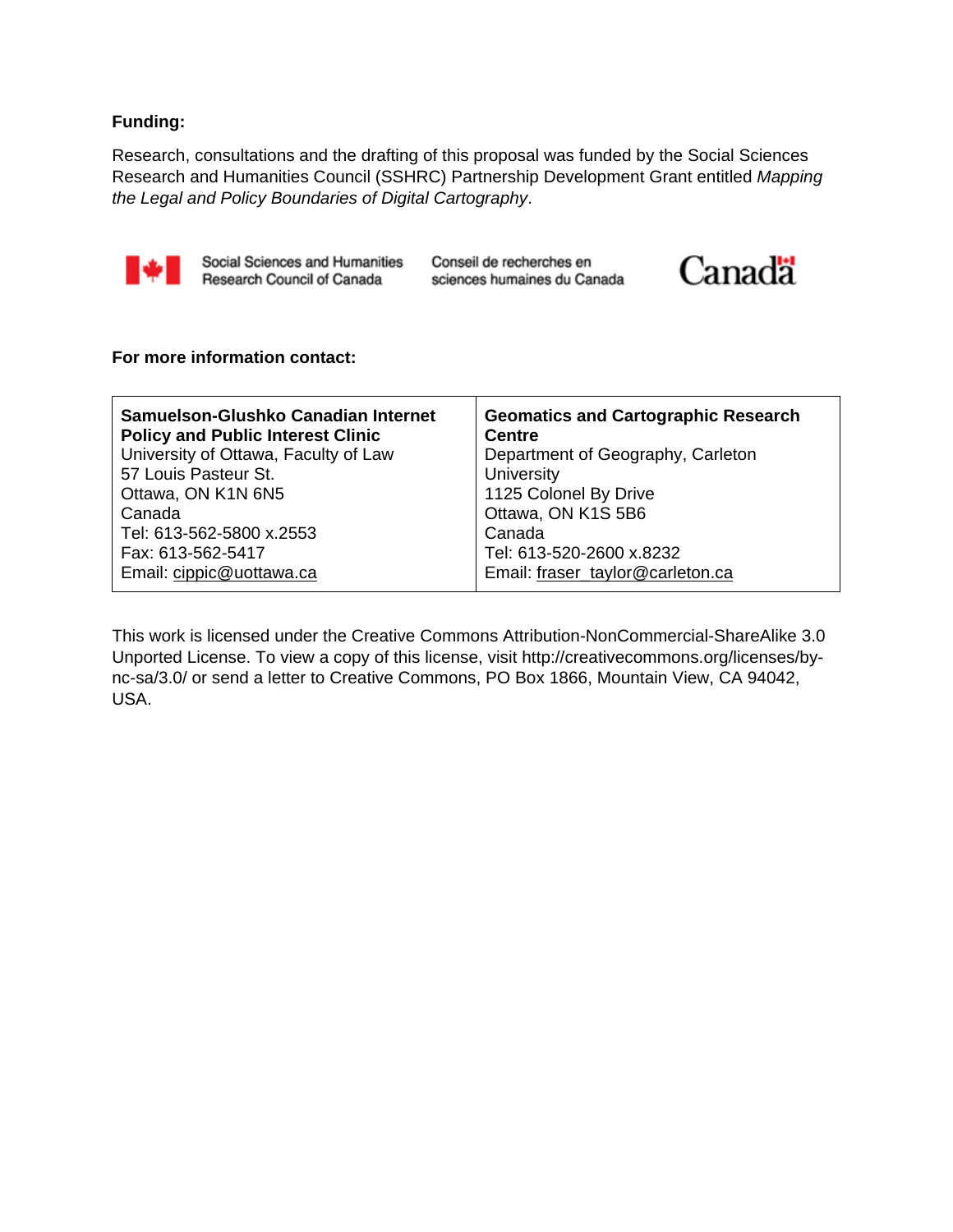# **Table of Contents**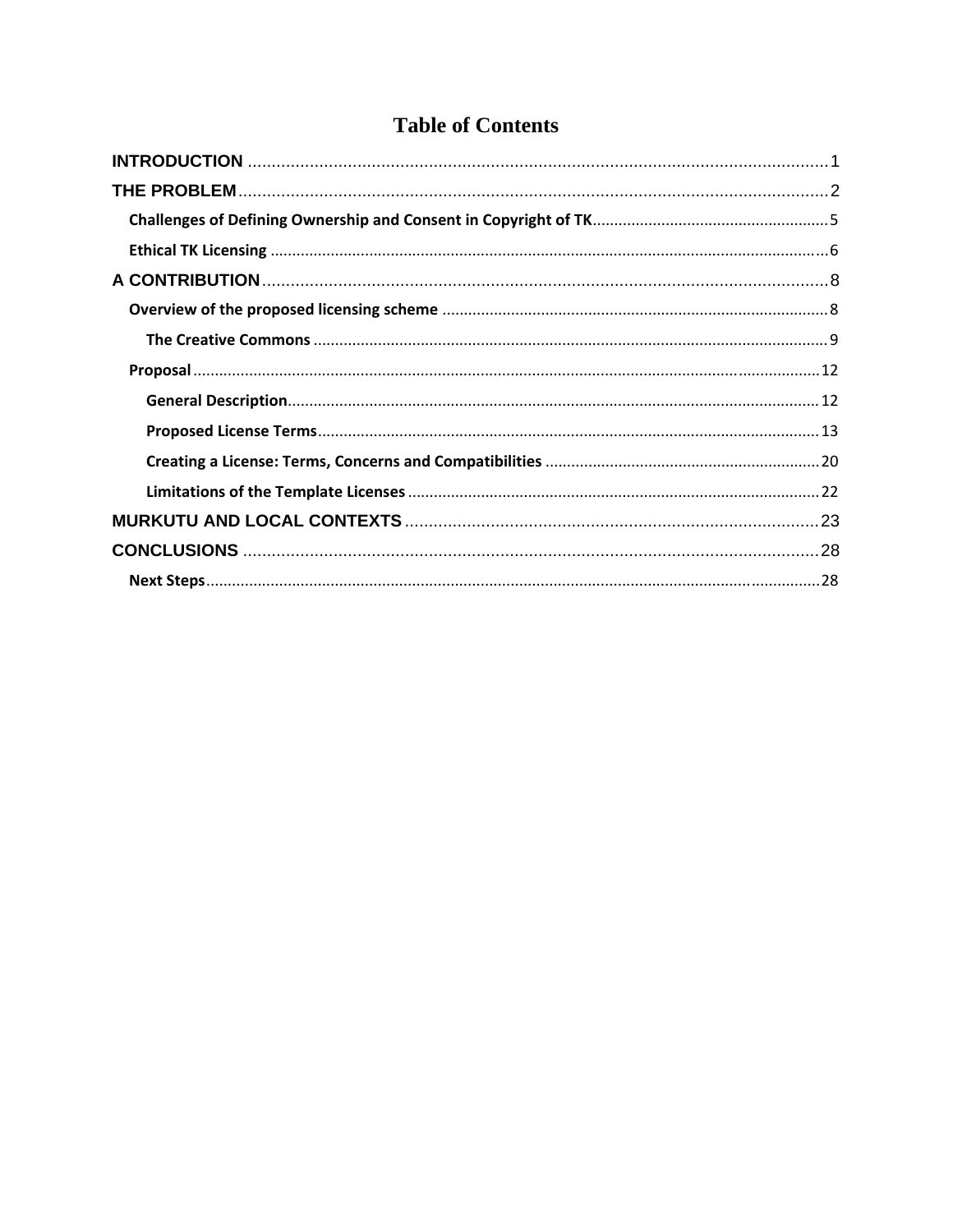# **INTRODUCTION**

The University of Ottawa's Centre for Law, Technology and Society (CLTS), Samuelson-Glushko Canadian Internet Policy & Public Interest Clinic (CIPPIC)<sup>1</sup>, and Carleton University's Geomatics and Cartographic Research Centre (GCRC)<sup>2</sup> propose a licensing scheme available to traditional knowledge holders. The scheme aims to assist traditional knowledge holders communicate their expectations for appropriate use of their knowledge to all end users.

GCRC researchers have worked with northern communities and other indigenous stakeholders as part of their work in building online interactive atlases.<sup>3</sup> In their data management research required to build the atlases, GCRC researchers have witnessed the emergence of numerous issues regarding the collection, dissemination, and management of data based on "Traditional Knowledge" (TK).

The World Intellectual Property Organization report, *Traditional Knowledge*, characterizes TK as "the intellectual and intangible cultural heritage, practices and knowledge systems of

<sup>&</sup>lt;sup>1</sup> CIPPIC is Canada's only public interest technology law clinic. CIPPIC is based at the Centre for Law, Technology & Society at the University of Ottawa's Faculty of Law in Canada. CIPPIC's mandate is to advocate in the public interest on diverse issues arising at the intersection of law and technology. For more information, see https://cippic.ca/en/about-us.

 $2$  The Geomatics and Cartographic Research Centre (GCRC) is an official research centre in the Department of Geography and Environmental Studies at Carleton University, Ottawa, Canada. GCRC's research focuses on the application of geographic information processing and management to the analysis of socio-economic issues of interest to society on both a local and international scale. For more information, see: https://gcrc.carleton.ca/confluence/display/GCRCWEB/Overview.

<sup>&</sup>lt;sup>3</sup> Geomatics and Cartographic Research Centre, "Atlases", online: GCRC <https://www.gcrc.carleton.ca>.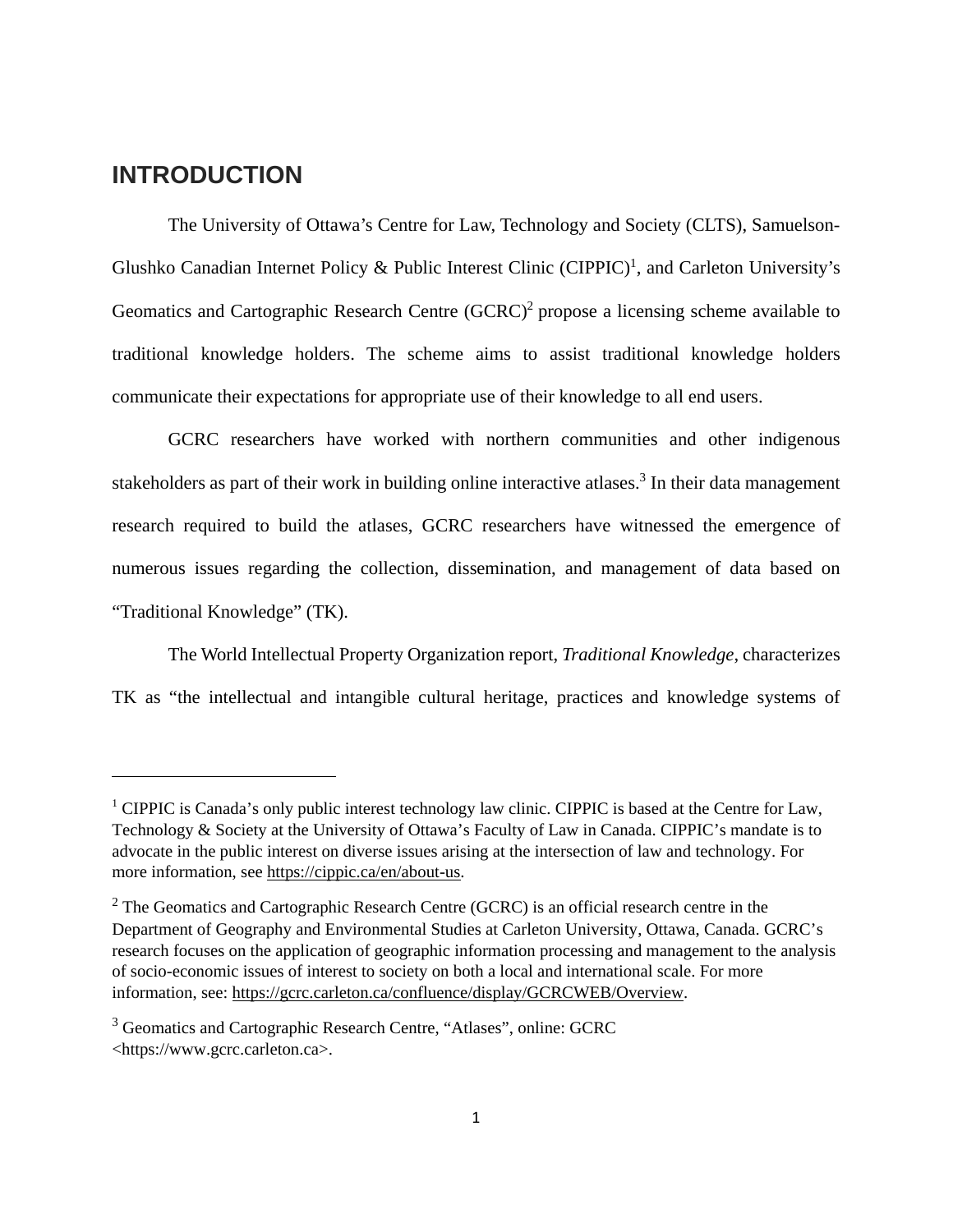traditional communities, including indigenous and local communities."4 TK includes traditional agriculture, folklore, and biodiversity and medicinal knowledge that "often [transmits] the history, beliefs, aesthetics, ethics, and traditions of a particular people."<sup>5</sup> Unlike the Western method of disseminating knowledge through publication, TK exists in the form of songs, proverbs, stories, community laws, common or collective property, and inventions, practices and rituals. TK may be shared orally and through practice across generations. Often, this knowledge is considered collective to the community and is not exclusive to any individual.<sup>6</sup>

# **THE PROBLEM**

Several issues arise concerning the use and licensing of TK within the framework of existing intellectual property (IP) laws, specifically copyright law. Most of these issues concern incompatibility between existing IP laws and TK, as well as the unique needs of indigenous communities when it comes to protecting their knowledge.

Many aspects of TK are generally incapable of enjoying IP protection. This is because IP laws do not contemplate the protection of pre-existing knowledge; rather, they provide economic incentives for novelty, distinctiveness and creativity.<sup>7</sup> Indigenous peoples attempting to protect

<sup>4</sup> World Intellectual Property Organization, "Traditional Knowledge" Glossary, online: <www.wipo.int/tk/en/resources/glossary.html>.

<sup>&</sup>lt;sup>5</sup> Daniel Gervais, "Trips, Doha and Traditional Knowledge" (2005) 6:3 J World Intell Prop 403.

<sup>&</sup>lt;sup>6</sup> Tonina Simeone, "Indigenous Traditional Knowledge and Intellectual Property Rights", Parliament of Canada, Political and Social Affairs Division, March 17, 2004, online: http://www.parl.gc.ca/content/lop/researchpublications/prb0338-e.htm [Simeone].

<sup>&</sup>lt;sup>7</sup> Thomas Cottier, "The Protection of Genetic Resources and Traditional Knowledge: Towards More Specific Rights and Obligations in World Trade Law" (1998) 1:4 J Int Economic Law at 569, online: <http://jiel.oxfordjournals.org/content/1/4/555.full.pdf+html>.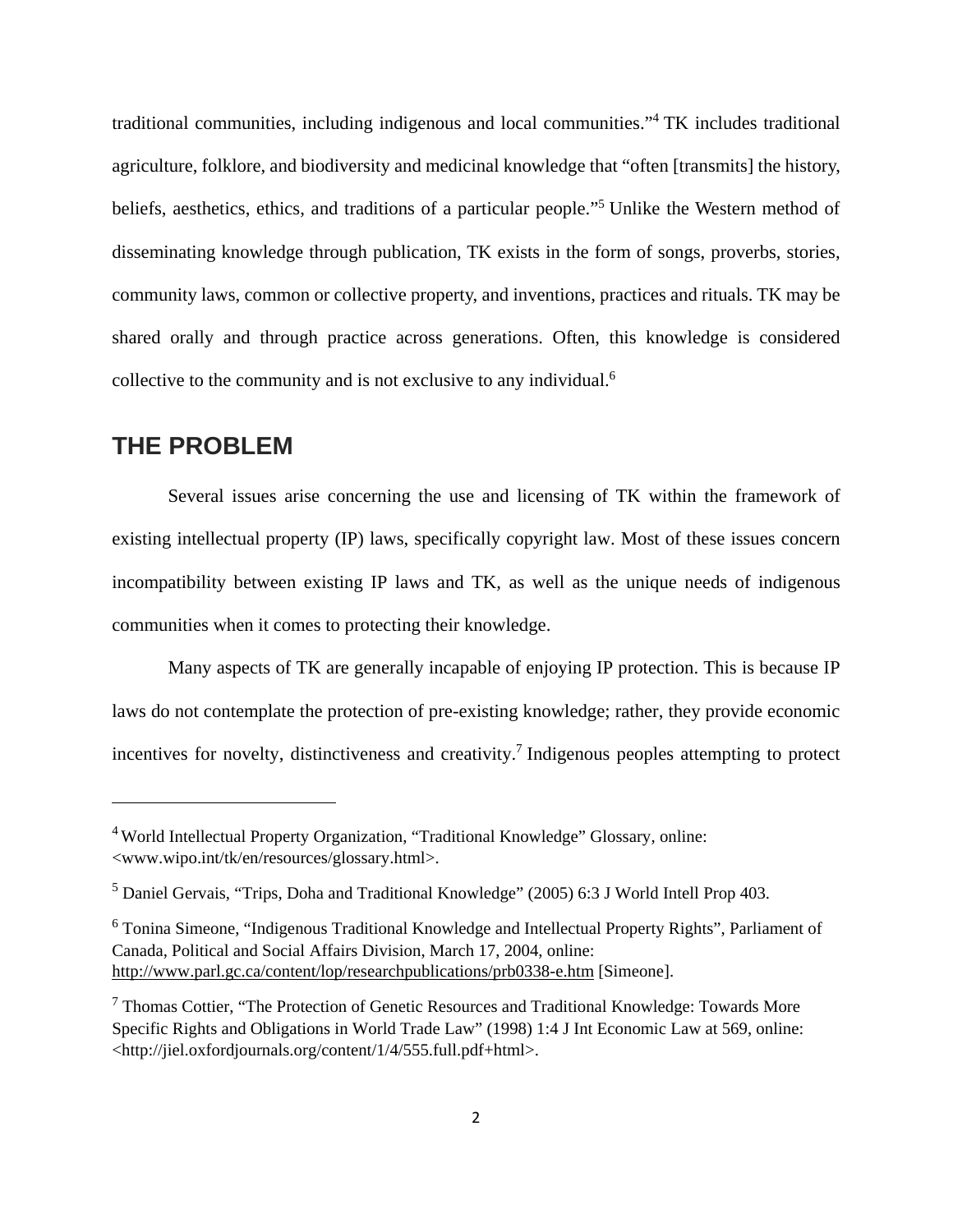existing knowledge, some of which may already form a part of the public domain, may find themselves unable to satisfy requirements for IP protection due to the nature of the knowledge.

Concerning copyright, TK often fails to overcome two significant obstacles to protection: (1) meeting substantive requirements of subject matter eligible for copyright protection, and (2) ownership disputes. First, for subject matter to hold copyright it must be a "work" (e.g. literary, musical, dramatic, art, or other work as described in section 3(1) of the *Copyright Act* [*Act*]).<sup>8</sup> Further, the work must be fixed (e.g. recorded on paper/canvas or visual media), and the expression of the work must be original.<sup>9</sup> For a work to be original, it must comprise some exercise of skill and judgment on the part of the author that is not so mechanical as to be trivial.<sup>10</sup>

Moreover, copyright protects original *expression*, not original *ideas*. For example, an author of a book about yoga in the park has copyright in *her* expression of her idea of yoga in the park, but does not have copyright in the idea of yoga in the park. Others can practice the yoga the author of the book described and illustrated therein, and are free to express—in writing or illustration or both—their own views of outdoor yoga in new books.

Different forms of TK will face challenges meeting these substantive requirements of copyright law. TK passed on through oral traditions, unfixed in literary form, will not enjoy copyright. If fixed in some tangible form, copyright protection will extend only to the specific literary expression of that knowledge, and not to the knowledge itself. Further, knowledge shared within a community through non-literary traditions may not qualify as a "work" at all. Copyright's

<sup>8</sup> RSC 1985 c C-42 [*Act*] at s 3(1).

<sup>9</sup> *Cinar v Robinson*, 2013 SCC 73, [2013] 3 SCR 1168 at [23]-[28].

<sup>10</sup> *CCH Canadian Ltd v Law Society of Upper Canada*, 2004 SCC 13, [2004] 1 SCR 339 at [25].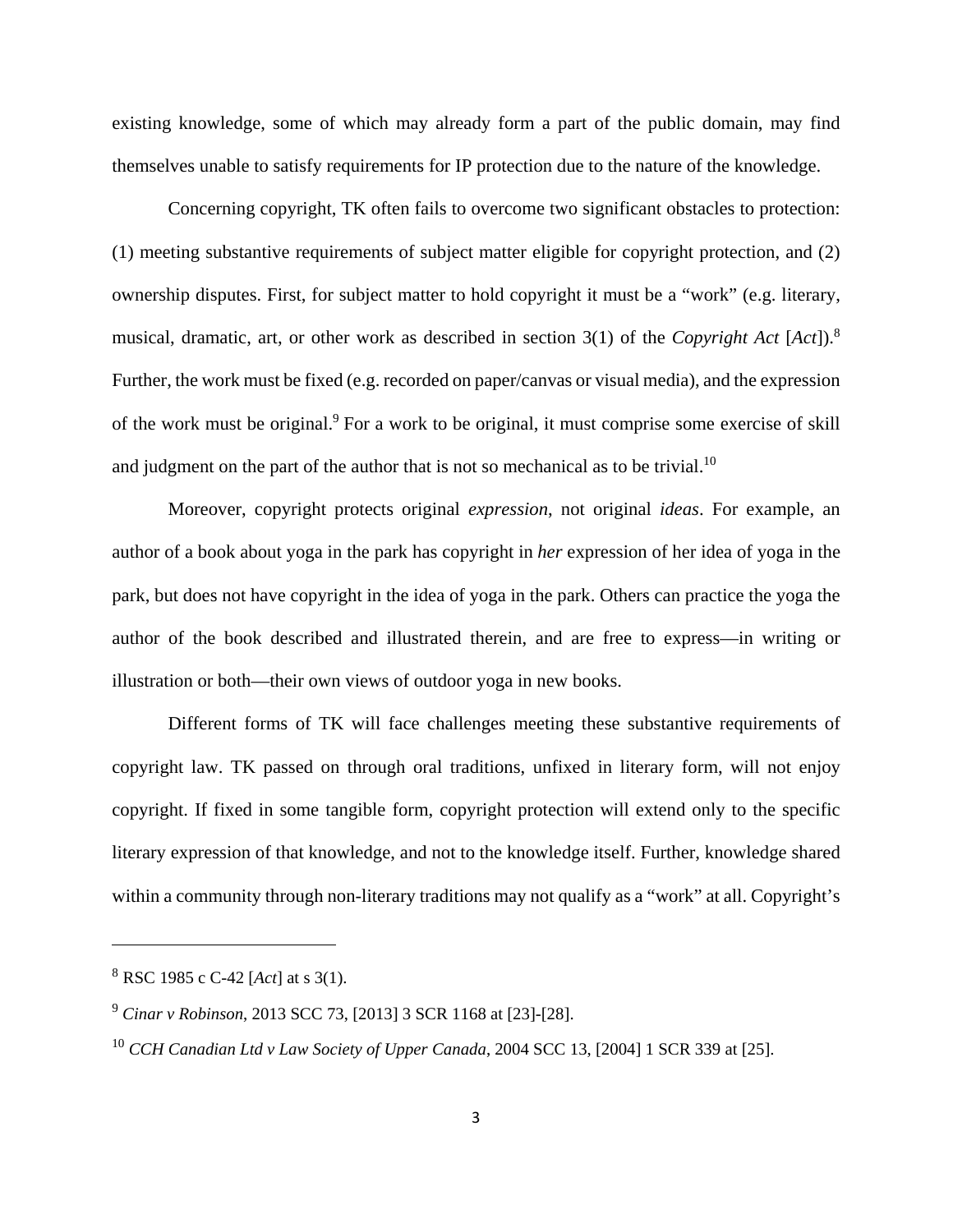strictly construed subject matter requirements are a poor fit for many forms of TK.

Concerning ownership, works protected by the *Act* generally originate from an individual or known quantity of contributing joint authors and these first authors are typically granted first ownership.<sup>11</sup> The author must be a "natural person", while anonymity is not a bar to protection.<sup>12</sup> The *Act* does not explicitly define "author," but section 6 states that the "term for which copyright shall subsist shall… be the life of the author, the remainder of the calendar year in which the author dies, and a period of fifty years following the end of that calendar year." Only a natural person can have a life and death by which a copyright term is calculated.

TK, in contrast, often comprises knowledge that originates within and "belongs" to the community and not any one individual. The dynamic and evolutionary nature of TK makes it difficult to attribute knowledge to any particular owner(s). Determining ownership of TK is difficult because knowledge often changes over time and is passed down through generations. TK's malleability over time may render a community, as a whole, the "author." This communal characteristic of much TK is again a poor fit with copyright law's focus on the romantic author.<sup>13</sup>

TK faces similar difficulties in enjoying IP protection through patent law and trade secrets, since they, too, place limitations on protectable subject matter. Under patent law in Canada, patentable subject matter includes "any new and useful art, process, machine, manufacture, or

<sup>11</sup> *Act*, *supra* note 8 at ss 2, 3(1), 6, 9 and 13(1) stating: "the author of a work shall be the first owner of the copyright therein."

<sup>12</sup> *Ibid* at ss 6.1 & 6.2; Setana *Sport Ltd v 2049630 Ontario Inc (cob Verde Minho Tapas & Lounge)*, [2007] FCJ No 1167, 2007 FC 899 (FC).

 $13$  Kimberly Christen, "Tribal Archives, Traditional Knowledge, and Local Contexts: Why the "s" Matters" (2015) 6:1 Journal of Western Archives 3 at p 2, online: <http://digitalcommons.usu.edu/westernarchives/vol6/iss1/3>.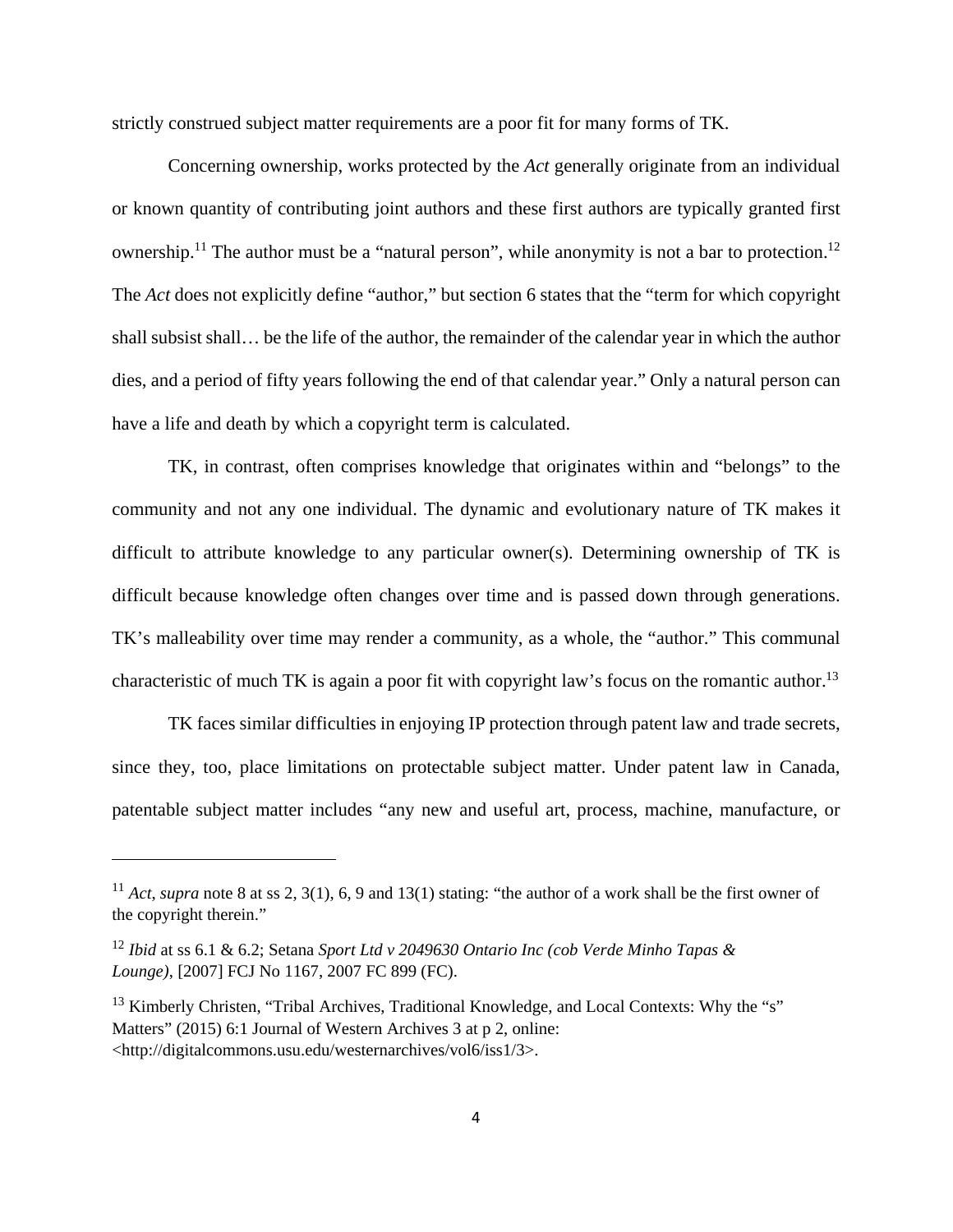composition of matter, or any new and useful improvement" of the aforementioned.<sup>14</sup> Patent examiners may refuse to consider patent applications for traditional medicines, for example, because the medicines are not considered "new". And, similar to copyright, patent law looks for a definitive origin of the patentable ides: the inventor(s). TK, in contrast, is rooted in the community15 and is developed using a group's identity. Again, the communal aspect of TK makes for a poor fit with western notions of IP.

Similarly, Canadian trade secret law provides only passing protection for traditional knowledge. Courts have found that, to enjoy legal protection, information must have a "necessary character" of confidence and have been communicated in circumstances which import an obligation of confidence.16 TK, in contrast, is often shared freely within a community without any explicit or implicit obligation of confidence. TK is infrequently "confidential" in the legal sense of the word; rather, it is sometimes simply not well known outside of its originating community.

# **Challenges of Defining Ownership and Consent in Copyright of TK**

The nature of TK "ownership" is also at odds with IP's scope of protection. Copyright's inability to reach beyond expression—and control dissemination of underlying ideas—deprives owners of the ability to control unwanted use of their knowledge.<sup>17</sup> So, even where a particular iteration of TK fits into copyright's protection, for example a book containing TK, its author cannot

<sup>14</sup> *Patent Act*, RSC 1985 c P-4, at s2 "invention".

<sup>15</sup> Simeone, *supra* note 6.

<sup>16</sup> *Lac Minerals Ltd v International Corona Resources Ltd.* 1989 CanLII 34, [1989] 2 SCR 574.

<sup>&</sup>lt;sup>17</sup> World Intellectual Property Organization (WIPO), "Background Brief Number 9 – Documentation of Traditional Knowledge and Traditional Cultural Expressions", online: <http://www.wipo.int/export/sites/www/tk/en/resources/pdf/tk\_brief9.pdf>.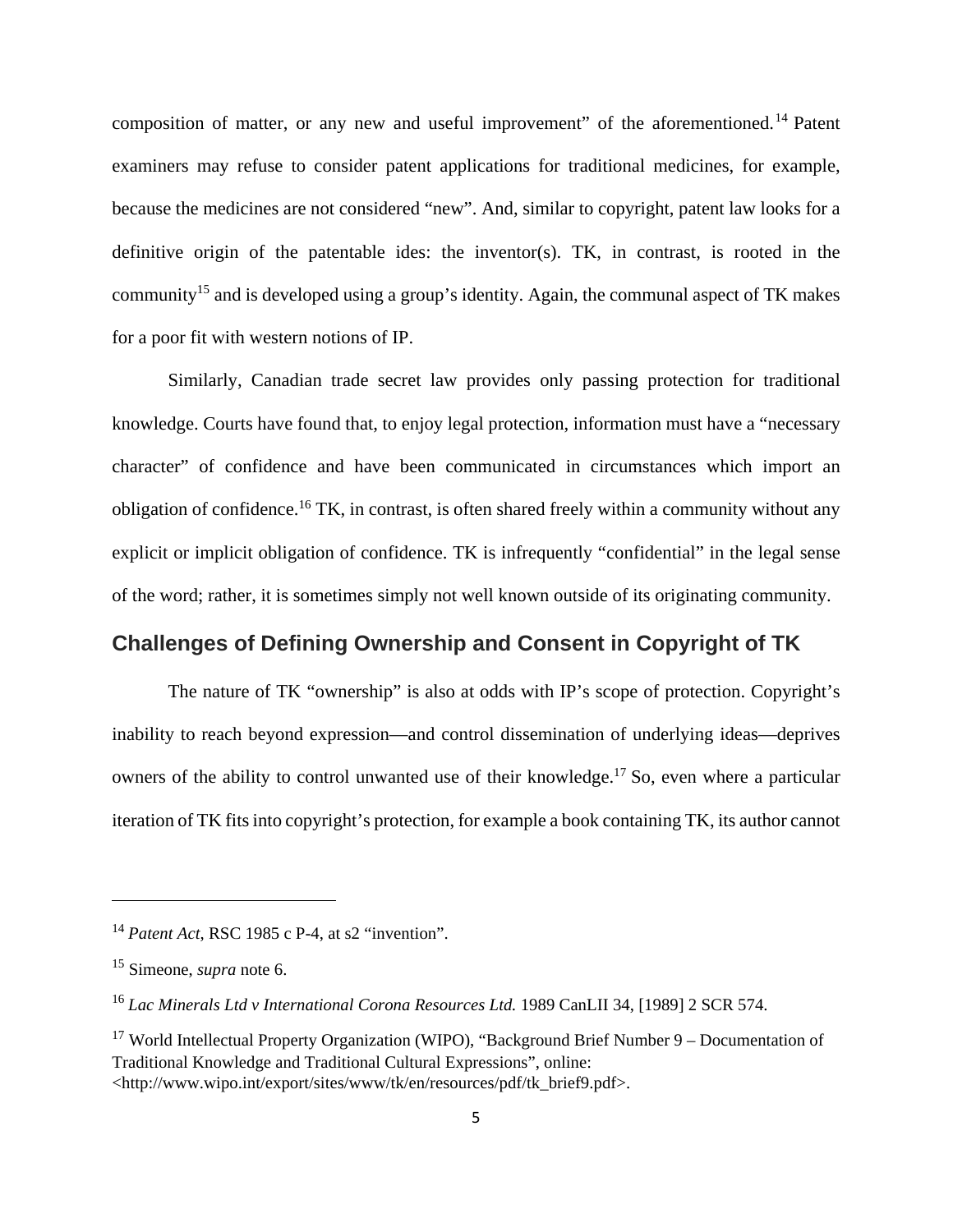use copyright to control what happens to the information, which may be then used against the interests of the community to which it relates.

Similarly, uncertainty about the comparative rights of the "author" and his or her community raises difficult legal and ethical problems relating to authorization and consent. The inability to determine ownership of existing TK, as defined by current IP laws, makes it difficult even for good faith users of that TK to obtain appropriate consent for use. TK that is already in the public domain under conventional IP law may have an unlimited number of users making use of the knowledge without the consent of the community to which the TK relates.

### **Ethical TK Licensing**

 $\overline{a}$ 

TK poses ethical challenges to researchers independent of the IP-related issues identified above. Timothy Di Leo Browne's report on consent and ethics issues in dealing with TK, "Consent and Ethics on Local and Traditional Knowledge in the Internet Era: Some Key Questions," outlines many of these issues.<sup>18</sup> His research shows that the process of obtaining consent greatly affects the ways in which researchers subsequently use and license research based on TK. In particular, challenges arise when the communities offering the knowledge have expectations that are unenforceable under Canadian law. Further, knowledge is difficult to control once it is shared online with an indeterminate audience who may not share the same ethical guidelines as academic researchers. Thus, the diverse range of users who access knowledge online likely includes those

<sup>18</sup> At 30 (archived at Ottawa: Carleton University, 2012) [Di Leo Browne]. Di Leo Browne gathered information through interviews with indigenous stakeholders, as well as from input by First Nations Ownership Control and Possession (OCAP) policies. Tri-Council Policy Statements, Inuit Tapiriit Kanatami (ITK), and the Nunavut Research Institute (NRI) Guide for Researchers also provided valuable information.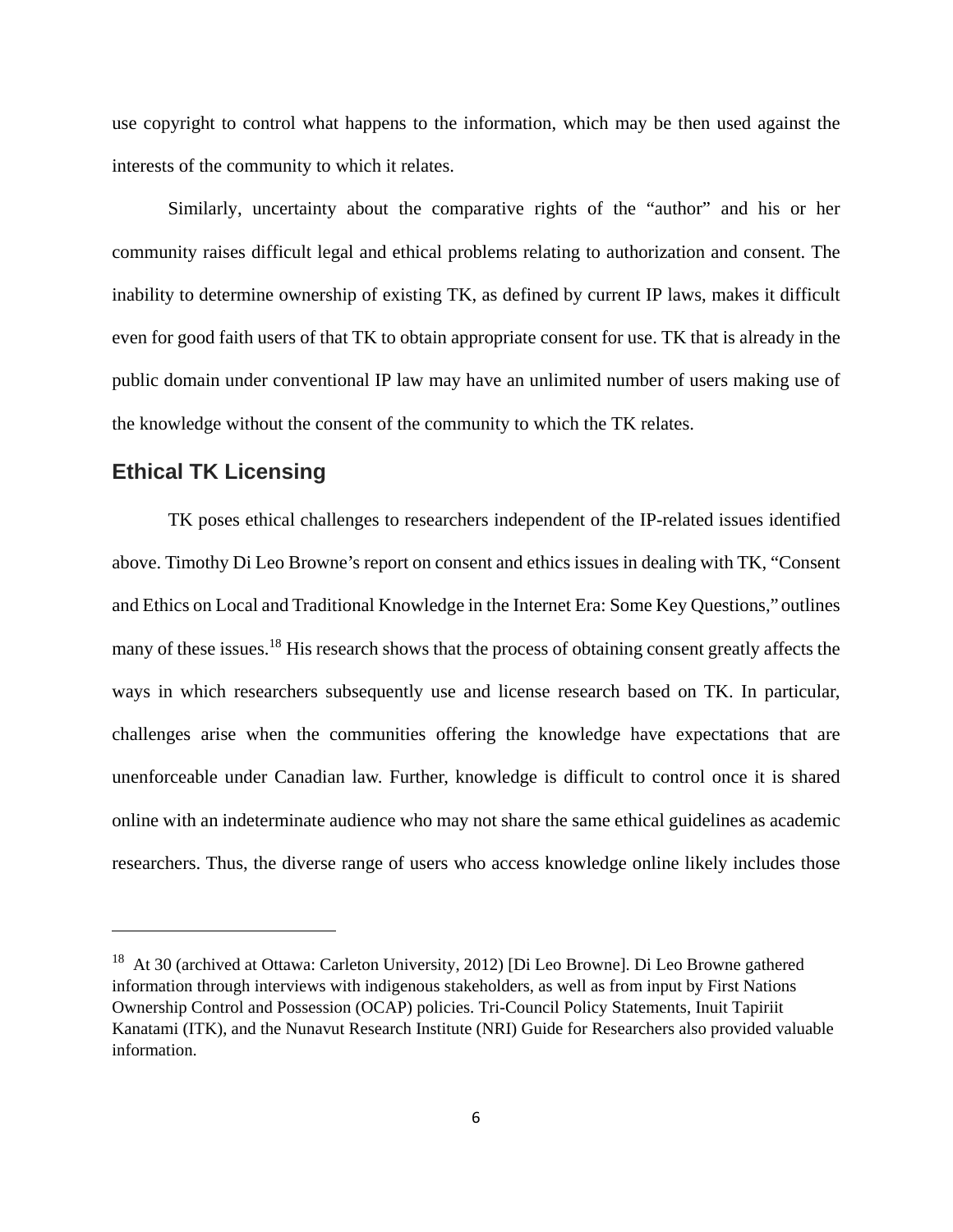with little awareness of TK or the ethical issues it raises.

Many of the issues identified by Di Leo Browne were also discussed in the Makivik Corporation's 2008 report, *Geospatial Data Needs Assessment and Data Identification and Analysis report of ten Aboriginal Community Land and Resource Management Processes in Canada*. 19 The Makivik Corporation has been working since 1975 to develop the Nunavik region and establish a distinct place and identity for the Inuit.<sup>20</sup> Their report identified four general areas of research that involve the acquisition of TK: (1) Traditional Ecological Knowledge (TEK), Use and Occupancy Research, (2) Traditional Use Studies, (3) TK studies, and (4) Inuit Qaujimajatuqangit  $(IQ)$ <sup>21</sup>. The report also raised pragmatic issues, such as the "gulf" that exists between communities' expectations of their TK use and what uses external researchers and policymakers desire. There is often an expectation that "raw digital cultural data are never copied, made public or leave the community. [This] creates a quandary in public planning processes where cultural values must be shared and weighted equally with economic and environmental interests."<sup>22</sup>

The Makivik report recommended sharing confidentiality agreements and IP rights agreements between communities, governments, and other third parties.<sup>23</sup> These agreements help

<sup>&</sup>lt;sup>19</sup> See e.g. Makivik Corporation, "Aboriginal Community Land and Resource Management: Geospatial Data Needs Assessment and Data Identification and Analysis"; "Aboriginal Mapping and Information Needs: Experiences from Ten Land Use Planning Processes Across Canada", vol 1; "Data Identification and Analysis", vol 2, Ottawa: Ministry of Natural Resources Canada, 2008.

<sup>&</sup>lt;sup>20</sup> Makivik Corporation, "History," online: Makivik Corporation <http://www.makivik.org>.

<sup>21</sup> *Ibid.*

<sup>22</sup> *Ibid* at 22-23.

 $23$  The Centre for Indigenous Environmental Resources also identified the need for confidentiality and data sharing agreements. See Centre for Indigenous Environmental Resources, "Good Practices Guide: Success in Building and Keeping an Aboriginal Mapping Program" (2010), Natural Resources Canada, at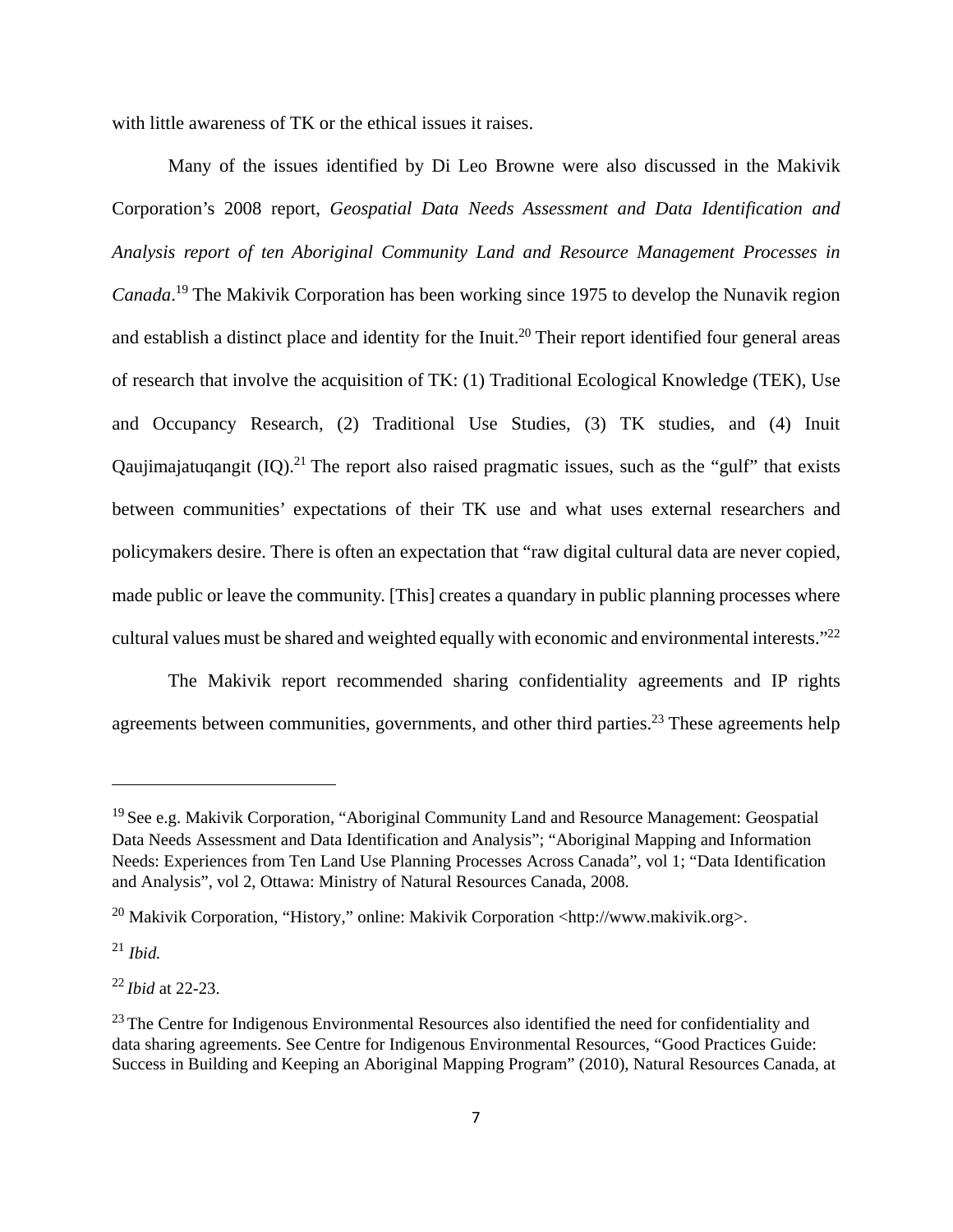with TK management and are of significant importance in treaty negotiations, land claims, negotiations related to consultations, and/or accommodations and operational planning by Aboriginal governments. Further, the report argued that "data strategies should be tied to selfgovernance" because these types of agreements provide communities with tools to inform the management of their own data.<sup>24</sup>

 There is a crucial distinction between a third party obtaining (a) legal permission to use a work protected by some form of IP protection, and (b) ethical consent from the community to use a work. Legal permission may not be equivalent to ethical consent, and vice versa.

# **A CONTRIBUTION Overview of the proposed licensing scheme**

The proposed licensing system emerged as a response to the various gaps that exist when IP laws are applied to TK. To fill these gaps, and to establish a specialized licensing scheme that more comprehensively addresses the unique nature of TK and the needs of its holders, we looked to the Creative Commons for guidance.

In response to First Nations OCAP<sup>25</sup> (ownership, control, access, and possession) policies, this license project aims to give indigenous communities new tools to exert control over their TK.

The project also provides a means to clarify expectations in any exchange of TK with those seeking

<sup>22, 24,</sup> online:

<sup>&</sup>lt;geoscan.ess.nrcan.gc.ca/starweb/geoscan/servlet.starweb?path=geoscan/geoscanfastlink\_e.web&search1  $=R=288859$ .

<sup>24</sup> See Sliammon First Nation, *Kla-soms Kwuth Tooqen: a Toolbox for Responding to Crown Land Referrals, Ecotrust Canada and the Aboriginal Mapping Network*, 2008, online:

<sup>&</sup>lt;nativemaps.org/taxonomy/term/186>. The toolbox also discussed language that can be inserted into agreements when it comes to negotiating data sharing related to the land referral process.

<sup>&</sup>lt;sup>25</sup> See The First Nations Information Governance Centre, "The First Nations Principles of OCAP", online: <http://fnigc.ca/ocap.html>.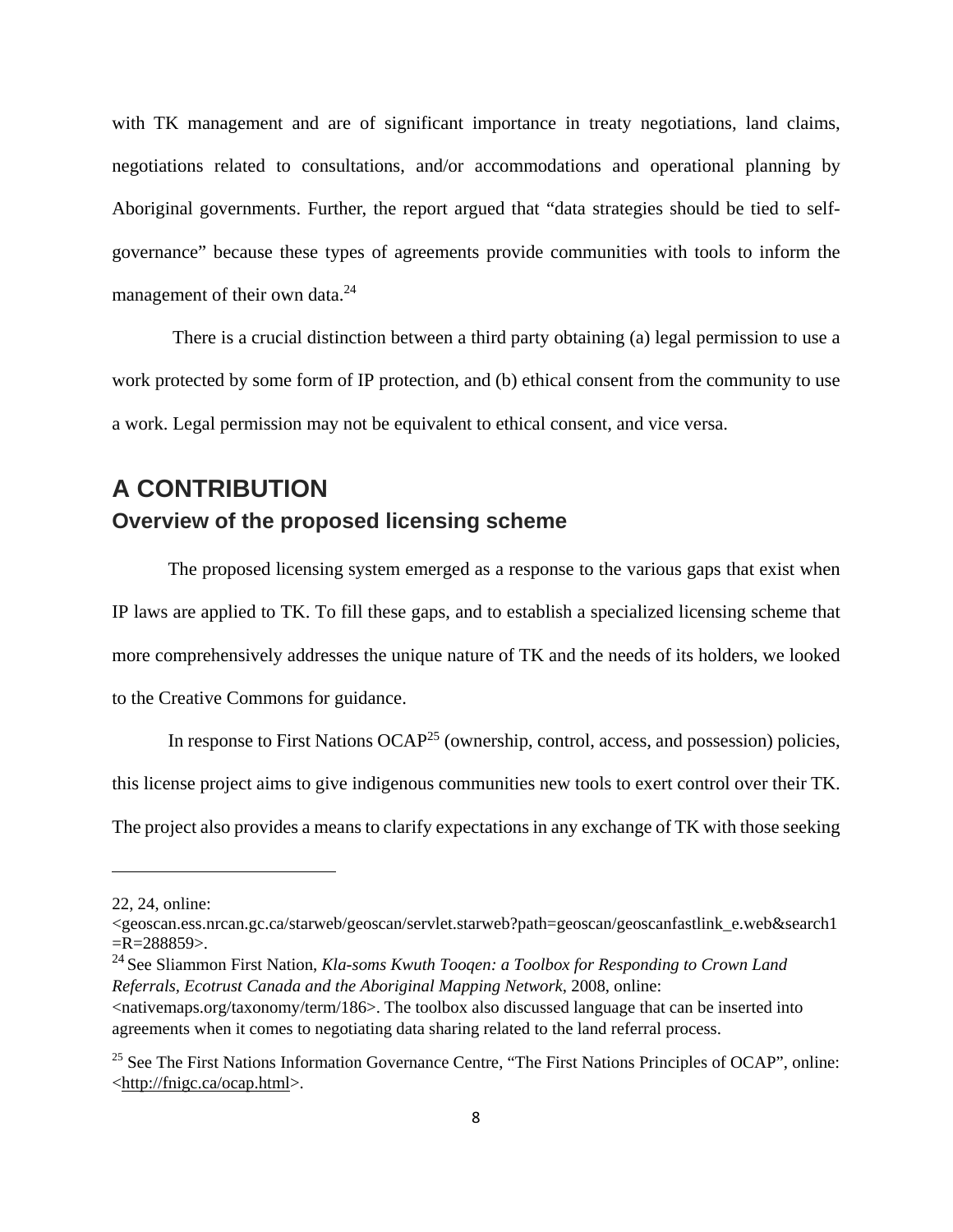licensing rights and other downstream users. Although the initial focus and impetus for the project was limited to supporting the GCRC project, the same issues are likely to apply to other knowledge holders and in other contexts of knowledge collection.

This proposal seeks to advance recommendations for a licensing scheme that is of general benefit to TK holding communities, researchers and other third parties. Through their work with communities and other stakeholders, the GCRC and CIPPIC aim to facilitate the development of a licensing scheme that has contractual, copyright and normative value to help indigenous communities better protect their TK. The GCRC and CIPPIC want to facilitate development in a way that allows indigenous communities to publicly share TK for the benefit of others and future generations, while at the same time allowing them articulate their normative expectations around re-use. Our licensing scheme is part of the three main goals which drive the GCRC cybercartography projects that involve TK: building collaborative relationships, creation without exploitation, and anticipating and mitigating potential misuse of mapped information.<sup>26</sup>

### **The Creative Commons**

This proposed licensing scheme is loosely based on the Creative Commons approach to licensing. Creative Commons copyright licenses [CC licenses] provide users with a standardized form through which they can grant copyright permissions to their creative work. Creators (or licensors) retain copyright while allowing others to copy, distribute, and make approved uses of

<sup>&</sup>lt;sup>26</sup> Teresa Scassa et al., "Traditional Knowledge and Volunteered Geographic Information: Digital Cartography in the Canadian North (Lecture delivered at the GCRC, Carleton University, November 15, 2012), [unpublished], online: <https://gcrc.carleton.ca/confluence/download/attachments/9142314/1+- +TK-cybercartography.pdf?version=1.>.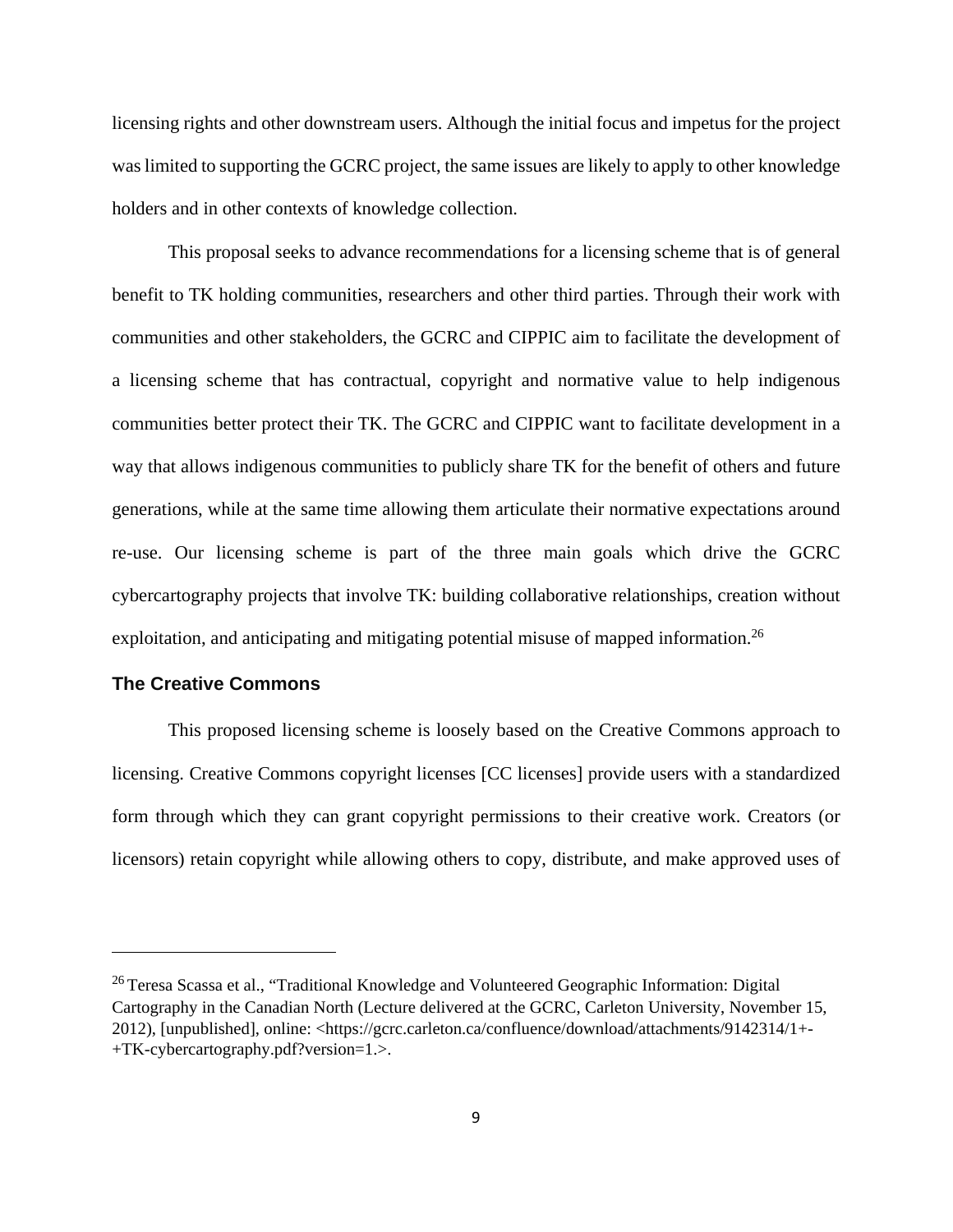their work.27

CC licenses allow licensors to decide whether to permit (a) commercial use, and/or (b) derivative works. A derivative work is a work created by the contribution of additional creative effort to an existing intellectual product, which leads to the production of a new and different intellectual product.<sup>28</sup> Canadian copyright law does not explicitly refer to derivative works, but they are implicitly referenced through provisions granting protection to translations, musical arrangements, photographs, abridgements, and condensations.<sup>29</sup> If a licensor agrees to allow derivative works, they may also include a requirement that the derivative work be available only under the same license terms.

CC licenses consist of three "layers".30 The first layer is the legal code, which represents the actual legal document that governs the license but is generally only easily understood by lawyers. Because the legal code is not written in terms easily accessible to the general public, the "gist" of the license is also made available in a format that *is* accessible to the general public.

This second layer is known as the "human-readable layer" and includes the Commons Deed and icons. The Commons Deed is a user-friendly summary that enables users to interact with the legal code. The Commons Deed is not a part of the legal code nor does it replace or expand the legal code. The icons act as a visual shorthand for the main permissions of the licenses. Together,

<sup>27</sup> Creative Commons, "Licenses", online: Creative Commons https://creativecommons.org [Creative Commons].

<sup>&</sup>lt;sup>28</sup> William J. Braithwaite, "Derivative Works in Canadian Copyright" (1982) 20 Osgoode Hall LJ 191 at 192.

<sup>29</sup> *Ibid.* 

<sup>30</sup> Creative Commons, *supra* note 27.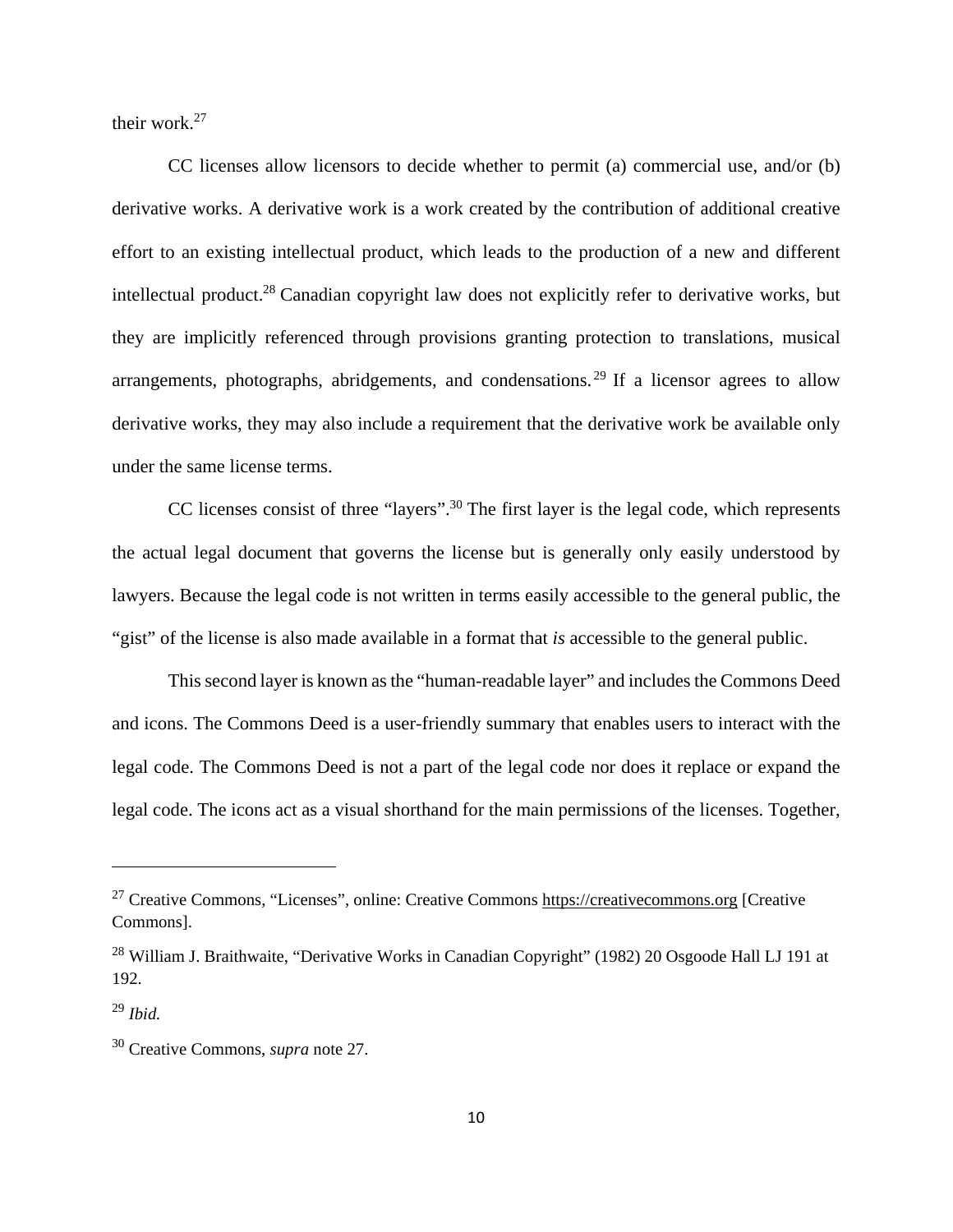the Commons Deed and the Creative Commons icons seek to make the content of the licenses easily understood by all potential users of licensed content. Image 1 below is an example of the human-readable layer for the "Attribution-NonCommercial-NoDerivatives" license.<sup>31</sup>

#### Under the following terms:



Attribution - You must give appropriate credit, provide a link to the license, and indicate if changes were made. You may do so in any reasonable manner, but not in any way that suggests the licensor endorses you or your use.



NoDerivatives - If you remix, transform, or build upon the material, you may not distribute the modified material.

Image 1: Human Readable layer for an Attribution-NonCommerical-NoDerivatives License

The third layer of the CC license is the machine-readable layer, which makes it easier for software to identify works. This layer provides a written summary of the key freedoms and obligations of a license in a format that software applications, search engines, and other technologies can understand. Again, this machine-readable layer is not a part of the legal code nor does it replace or expand the legal code.

Particular permissions and restrictions are defined separately in CC license, in terms easily understood by non-lawyers, and can be combined to address the particular concerns of an individual or organization. For example, an individual can use the Creative Commons Attribution-NonCommercial-NoDerivatives license if they wish to retain a commercial monopoly on their work, while allowing for non-commercial use and prohibiting distribution of "derivatives" (new

<sup>31</sup> *Ibid.*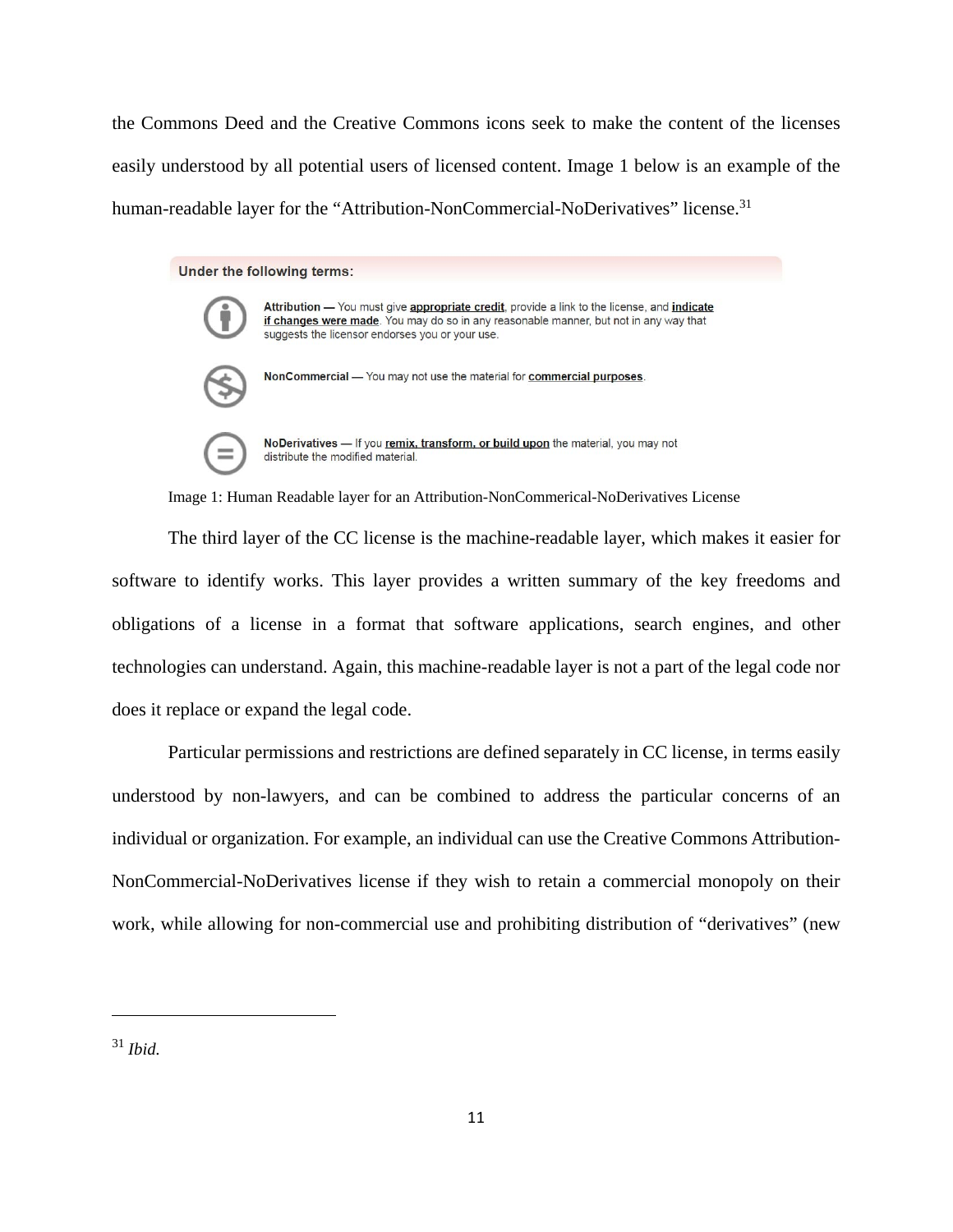works that transform the original). <sup>32</sup> CC licenses are litigated internationally and courts consistently conclude that these licenses are valid and enforceable under copyright law.<sup>33</sup> We believe that our proposed licenses can be similarly enforceable.

# **Proposal General Description**

Our proposed TK licenses offer three forms of protection to licensors, and reflects the three license "layers" approach adopted by CC licenses.

The "legal code" of the license relies on three mechanisms of enforceability. First, the licenses assume that copyright protection will be available to licensors. Copyright grants exclusive rights to creators of original works and imposes obligations on users.

Second, to address cases where copyright is unavailable, the licenses impose the protection of unilateral contract, which is enforceable on the basis that a violation undermines the licensor's rights under the contract. Effectively, the licensor relies on its control over access to the resource in question—the TK—to impose conditions of use of the TK on the user. Effectively, the user is forced to adhere to the terms of the agreement in order to access the TK and so to respect the interests of the licensor in the TK. Unfortunately, contract can only go so far to protect licensors. Users of TK who access the TK outside of the license—downstream users of publications, for example—may not be captured by the obligatory terms of the license.

The licenses attempt to capture this class of user through a third mechanism: normative obligations. The licenses attempt to clearly state the licensor`s expectations of use. Norms—ethical

<sup>32</sup> *Ibid.*

<sup>&</sup>lt;sup>33</sup> See: https://wiki.creativecommons.org/wiki/Category:Case Law for examples of cases. In particular, see *Curry v Audax* (2006), Netherlands; *Chang v Virgin Mobile* (ND Tex 2009).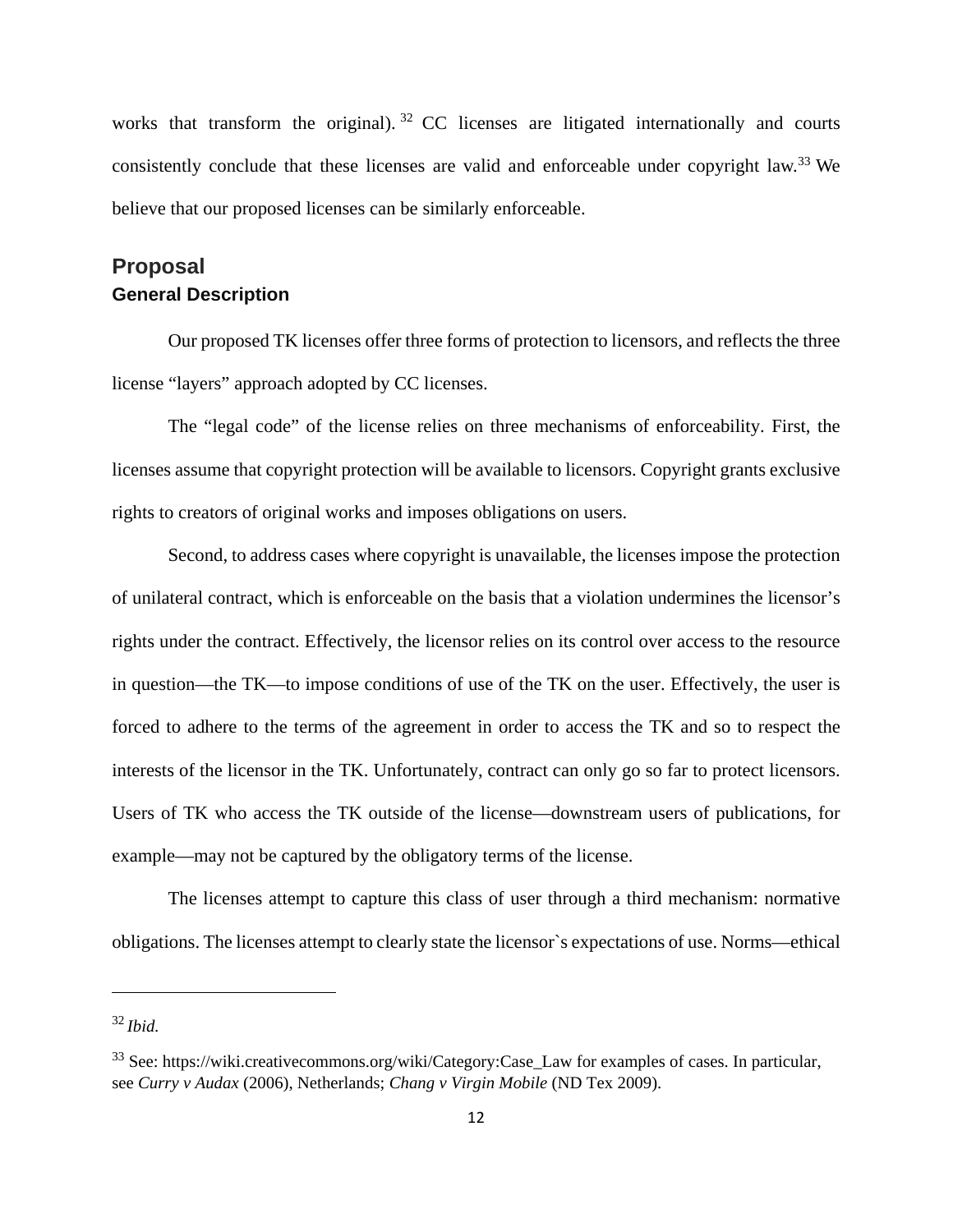compulsions on behavior—can be a powerful constraint on misuse of resources. We behave in accordance with how we think we *should* behave. These licenses attempt to communicate how people should behave when encountering licensed TK, and this is so regardless of whether or not copyright protection is available or the user considers him or herself bound by contract. The licenses seek to serve as a code of conduct for all users.

In addition to the legal code, these TK licenses, like CC licenses, include a machinereadable layer, which allows the license to be identified by software, and a human-readable layer, which summarizes the license's important terms and conditions. The human-readable layer is enhanced through use of graphic icons, similar to those used by Creative Commons. Icons help draw the user's attention to the license and, as the user becomes more familiar with the scheme, serve as shorthand for the specific terms that apply to the TK license. By bringing the user's attention to the license terms and explaining them in plain language, the human-readable layer increases TK awareness and the likelihood of user compliance.

The unique nature of TK coupled with the unique needs of TK holders make it particularly important that the terms of TK licenses are customizable. Therefore, as with CC licenses, we propose to develop a set of permissions and restrictions that address as diverse a range of circumstances as possible.

### **Proposed License Terms**

#### *"Give Back/Reciprocity" (GB) Term*

The "Give Back/Reciprocity" requirement obliges all users of the knowledge to 'give back' the research they create to the communities, including: providing relevant communities with copies of any research articles or reports made; providing access to any projects created using the knowledge; or giving the communities a portion of remuneration received from publication or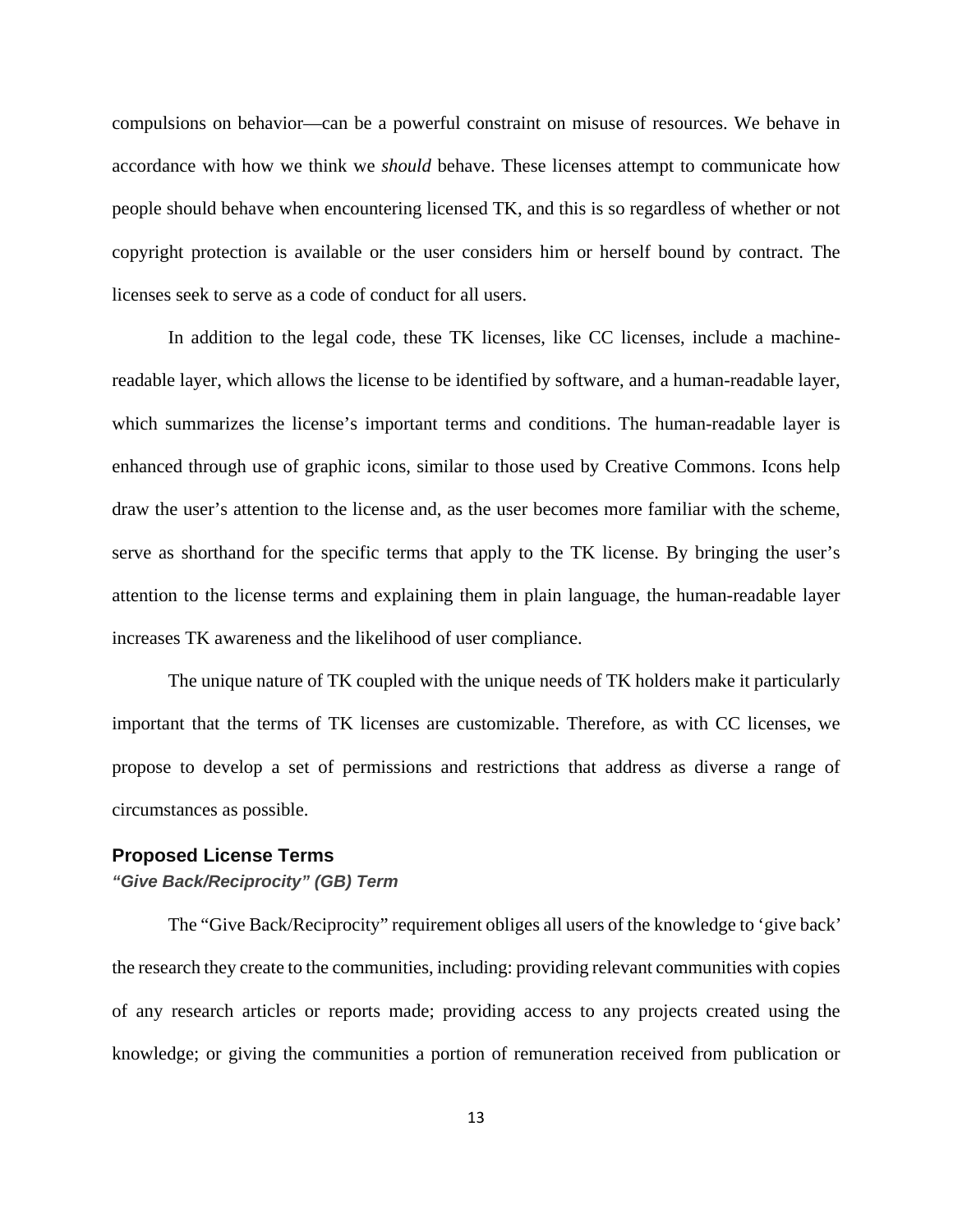distribution of the knowledge. The reciprocity principle used in the development and execution of the Inuit Sea Use and Occupancy Project provides an excellent example of giving back knowledge. $34$ 

In many cases, remuneration and other types of "Give Back/Reciprocity" obligations raise concerns between first-instance licensees and the community. Accordingly, a separate agreement with these licensees may prove more appropriate than a broad license requirement imposing this obligation on all downstream users.

#### *"Community Consent" (CC) Term*

 $\overline{a}$ 

A "Community Consent" requirement obliges all users to obtain community consent before using any knowledge under the license. This license feature is particularly useful for parties who access the knowledge online, but do not have a research license or any direct agreement with the community itself.

The process required to obtain consent differs for each community. In some cases, the license references external documents that explain what community consent means in a particular context. Communities may decide which steps are required to gain consent.

#### *"Use-Based" Consent (UB): Non-Commercial (NC) Term*

A license may include terms that focus on the use a licensee intends to make of the licensed TK. A "Non-Commercial" license requirement restricts researchers and outsiders from using TK for commercial gain. Interested parties may still negotiate with the communities to use the

<sup>34</sup> Gita Ljubicic, "Inuit Sea Ice Use and Occupancy Project", *Inuit Sea Ice Use and Occupancy Project*, (14 March 2011), online:

<sup>&</sup>lt;https://gcrc.carleton.ca/confluence/display/ISIUOP/Communication+Materials>.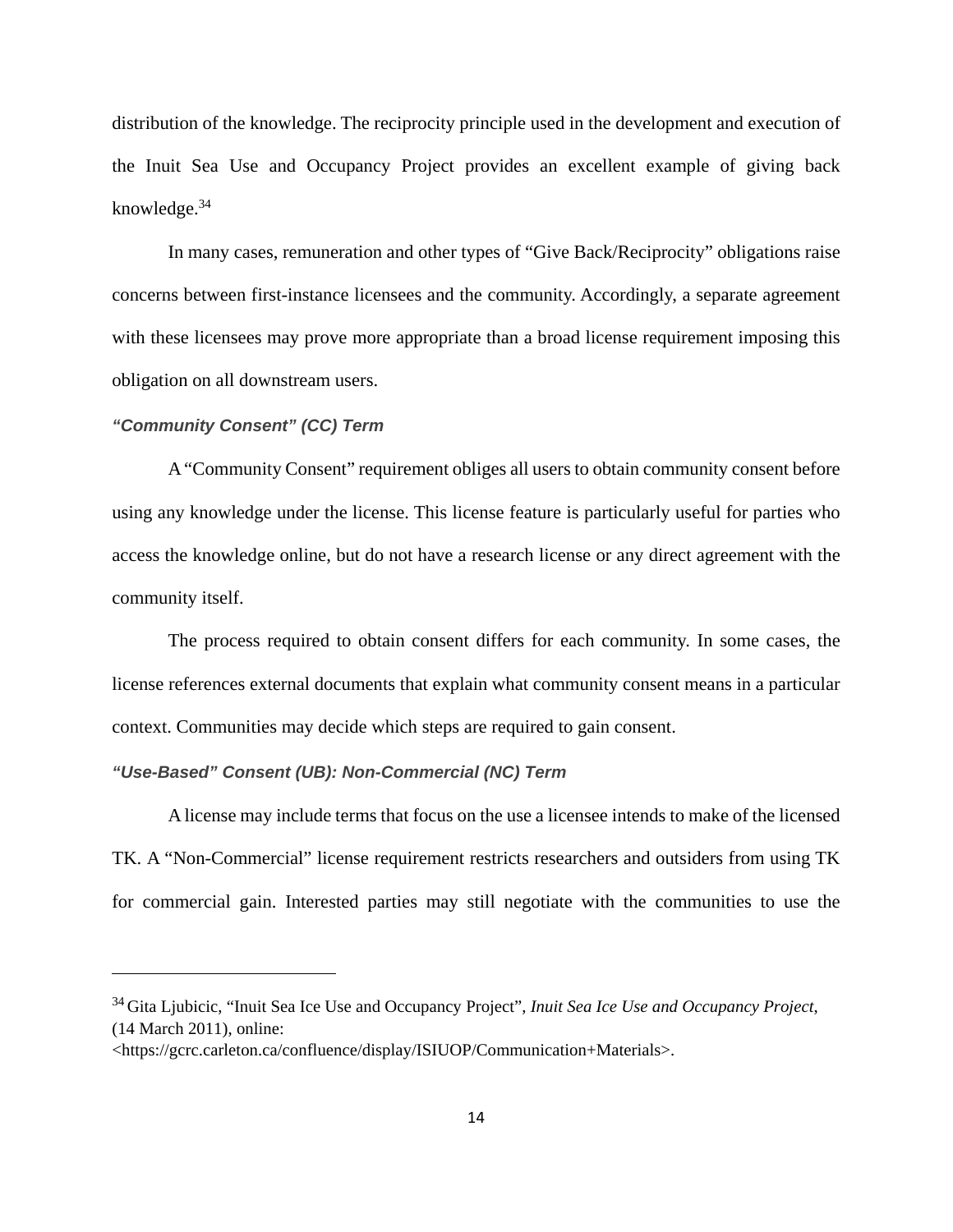knowledge for commercial purposes, but additional terms, including the requirement to pay fees and royalties, may be imposed. This requirement reflects the desire prevalent in many communities that the knowledge they provide be freely available as an educational resource.<sup>35</sup>

Given that definitions of "commercial" activity can differ significantly, the licensor may wish to be more specific and stipulate whether educational or research use qualifies as noncommercial. The communities may also decide whether a general commercial/non-commercial distinction is sufficient, or if they should choose specific purposes that are allowed or disallowed (e.g. consultants conducting research for resource extraction, journalism, etc.).

Examples of purposes that may have their own requirements are "educational/research only" (see below), "no hunting," "no fishing" and "no publication" (also expanded below). Along with these purposes, it is likely also necessary to distinguish between local and external users; for example, the licenses should not place any of the aforementioned restrictions on local hunters within a community.

#### *UB: "Education and Research Only" Term*

An "Education and Research" requirement again focuses on the nature of the use a licensee intends to make of the TK, restricting use to educational or research purposes only. This requirement is much stricter than a "Non-commercial clause" because it prohibits non-commercial uses that are not for the specific purposes of education or research.

#### *Attribution/Identification Term (BY)*

An "Attribution" requirement imposes an obligation to provide appropriate credit to the original contributor of the knowledge. This must be done pursuant to any community expectations

<sup>35</sup> Di Leo Browne, *supra* note 18 at 30.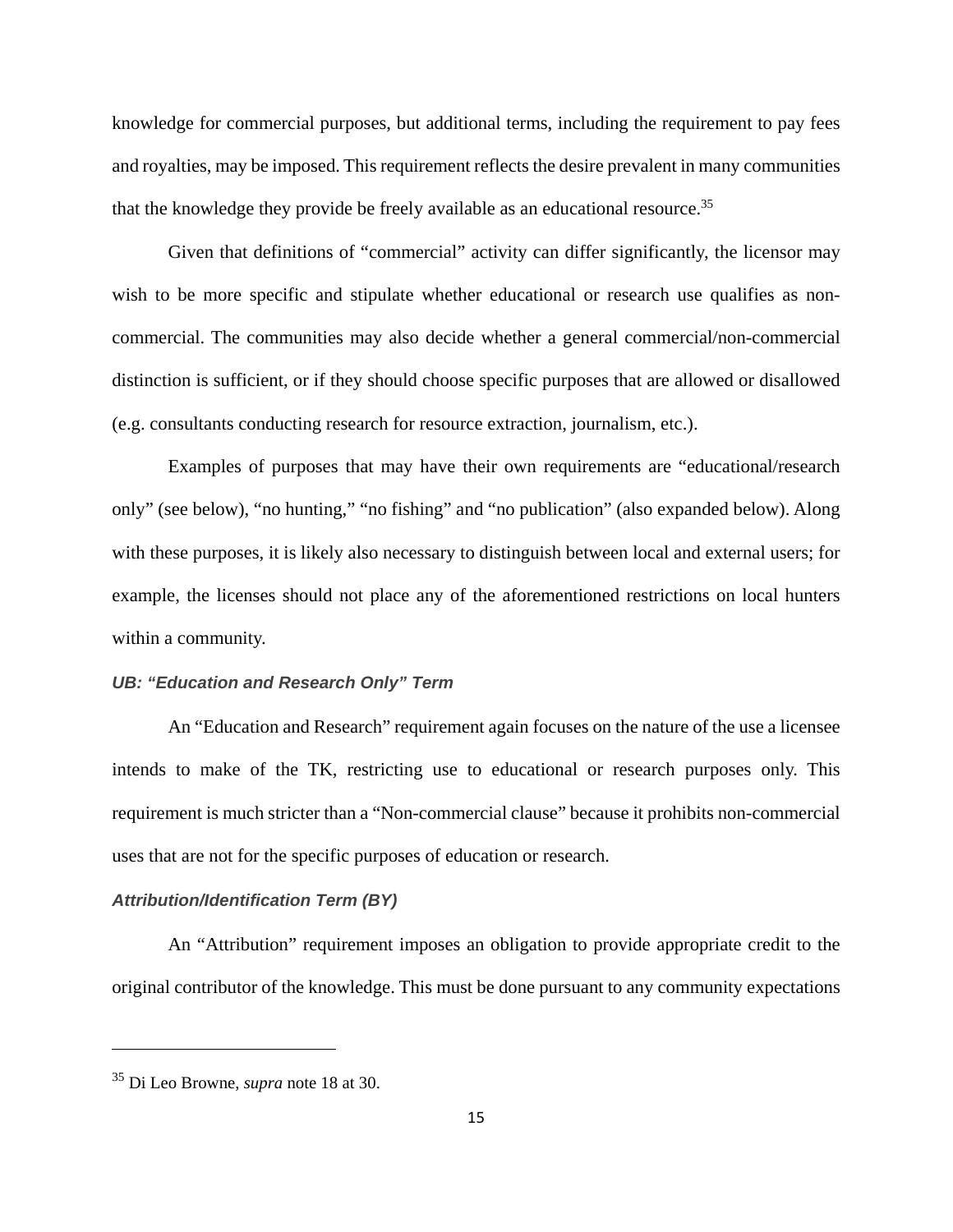and may involve attributing credit to additional or different people than what is normally required under copyright standards.

For example, Canadian courts have typically held a film's director as the first author, and therefore the first copyright owners, of those works. Though this legal development excludes many participants, like actors and other film subjects, it operates within a framework that prefers clearly defined authorship and ownership. TK community expectations, however, may require that proper recognition is given to all photograph or video participants. For purposes of clarity, labelling this term as "Identification", instead of "Attribution", may assist to distinguish between this TK attribution obligation and ordinary copyright attribution.

#### *Community Attribution/Identification Term (BY)*

As described above, the "Attribution" requirement generally means that attribution must credit the original contributor of the knowledge (e.g. an Inuit hunter) and not simply the compiler of the materials into a work (e.g. an academic research team). In some communities, however, individuals may not be considered the "owners" of the knowledge they share. A community "Attribution" requirement, therefore, provides attribution to communities as a whole.

### *"Hosted Within the Region" (HC) Term*

Many northern communities want projects using their TK hosted in the North (for example, at the Inuvialuit Regional Corporation in Inuvik) and not on servers situated in southern cities, such as Ottawa.<sup>36</sup> This requirement takes into consideration technical concerns, as well as the location of the equipment that hosts knowledge.

In some cases, an agreement between a community and a licensee may alleviate these

<sup>36</sup> *Ibid*.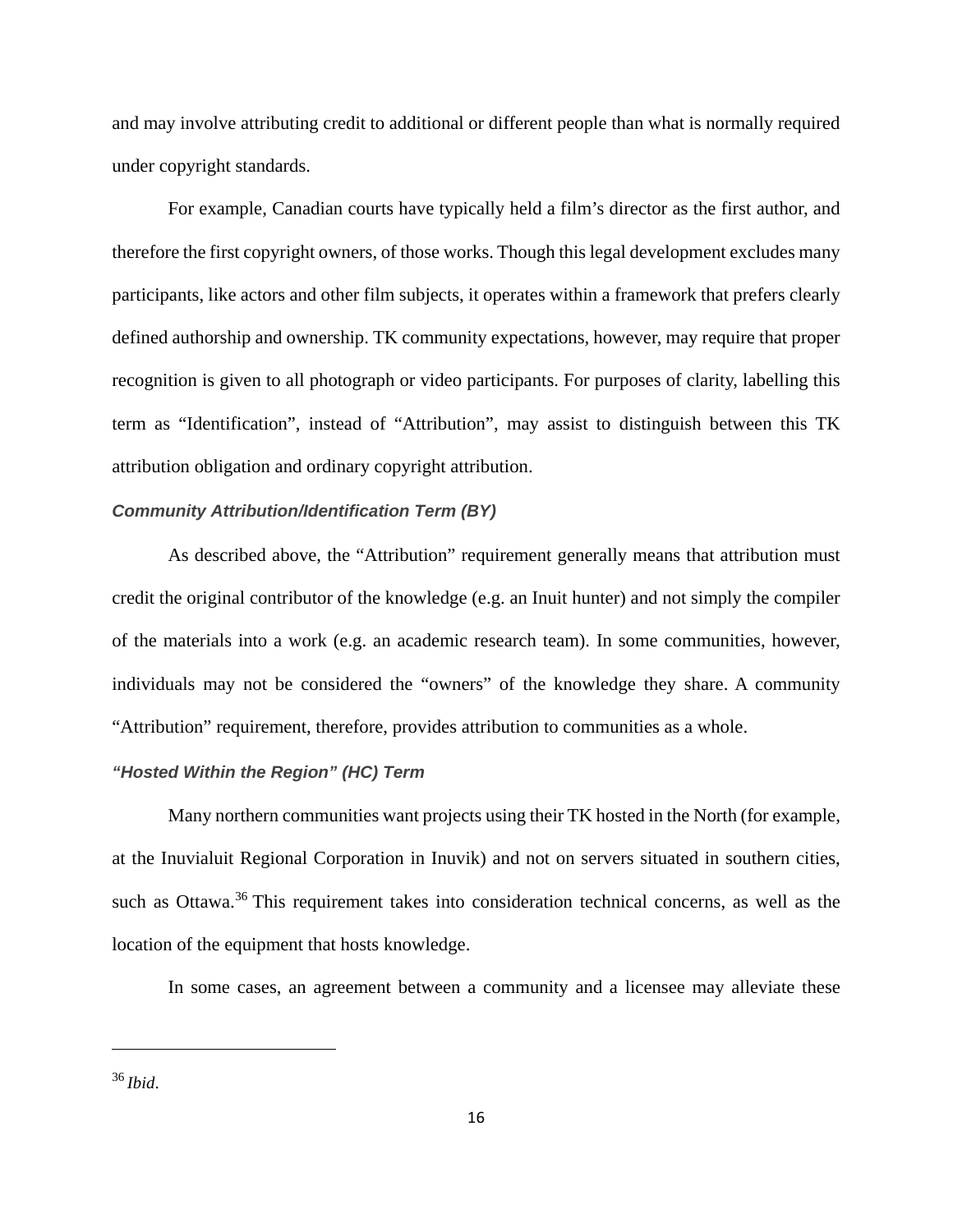hosting concerns. However, in cases where knowledge is shared and hosted amongst multiple communities in the North, broader obligations set out in the license itself are appropriate to secure these expectations. It should be noted that this term could have unintended consequences for the publication and distribution of findings based on TK, and thus the subject matter of the license should be considered before this term is deployed in a license.

#### *"No Sharing" (NS) or "Personal Use Only" Term*

The "No Sharing" or "Personal Use Only" requirement prevents users from sharing the knowledge they acquire with anyone other than a specified set of communities, groups of communities, and/or groups of researchers. This license may extend beyond the initial community and initial researchers, but it does not extend to third parties who are not bound by the same or similar ethical requirements. Although this is difficult, if not impossible, to enforce in an open online forum, it reinforces the understanding that knowledge is shared only with particular groups for particular uses.

#### *"No Publication" (NP) Term*

A "No Publication" requirement obliges users to make a request to the community for any publication of documents obtained or created from the TK presented. The difference between a "No Publication" clause and a "No Sharing" clause is that a "No Publication" clause still allows a reasonably broad, but private, sharing of knowledge amongst other researchers and community members.

It is important to note that the definition of "publication" is capable of many different meanings. Thus, the license drafter needs to give careful consideration to the scope of the term, i.e. what forms of distribution are considered publications.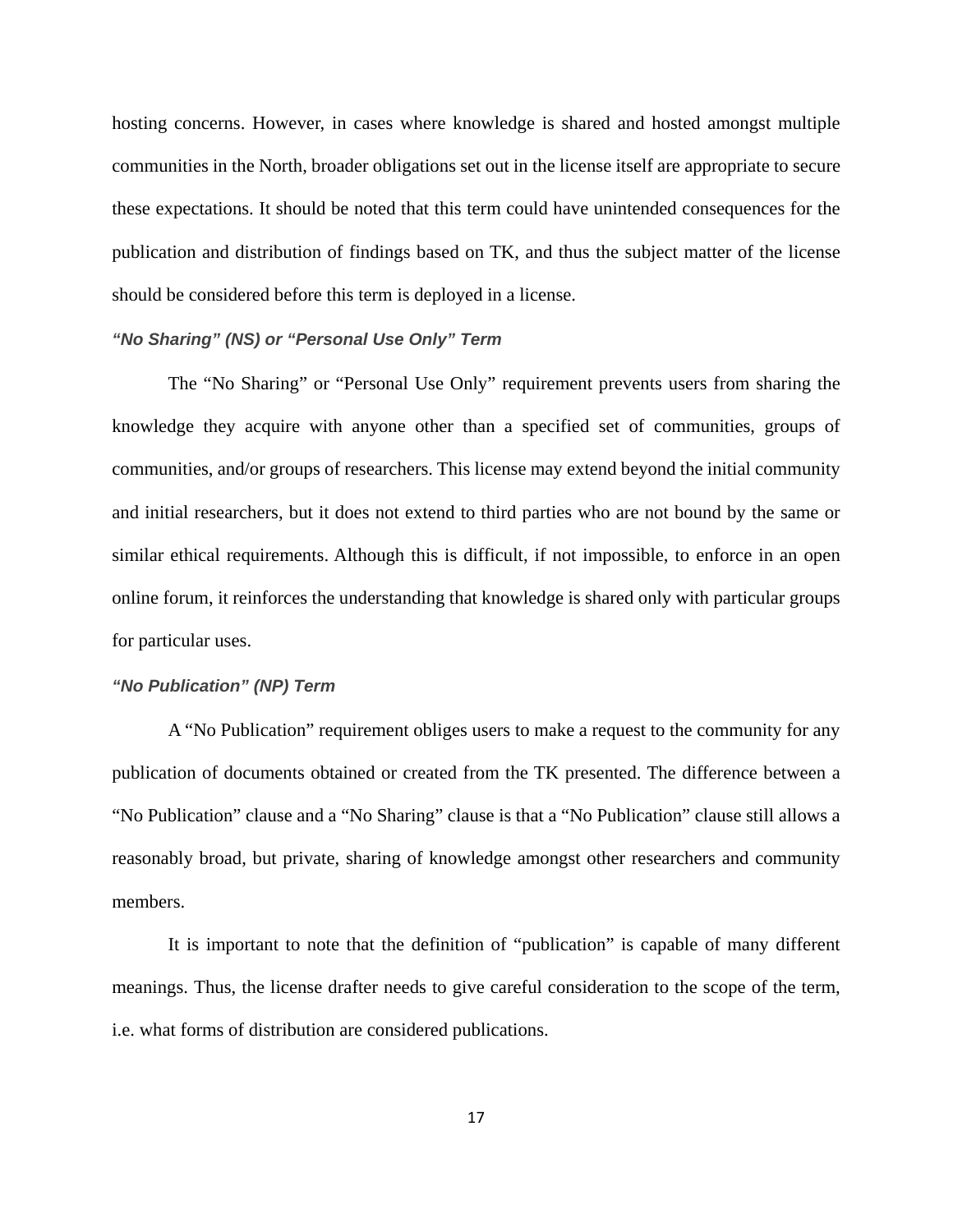### *"Share Alike" (SA) Term*

A "Share Alike" requirement requires that any derivative works created using specific knowledge be released under an identical license. Attaching this requirement ensures that future works adhere to the community's expectations for use of the knowledge. For example, if you elaborate on a journal article using the existing TK, that would constitute a derivative work to be released under an identical license.

#### *"Consent can be Withdrawn" (CW) Term*

A "Consent can be Withdrawn" requirement allows individuals and communities to withdraw consent from the project if, for example, they find that their knowledge and/or community is misrepresented, or if the licensor fails to follow the process originally agreed upon. The license could describe a process through which a licensor could withdraw consent, including identifying the entity that has the authority to do so. Agreement to the described process would constitute an agreement to honour any revocation of consent.

It is important to include this consent condition in the license itself where TK is released throughout an ongoing research project. Although a community can almost always withdraw from an ongoing research process, the inclusion of this feature in the license text itself allows the community to revoke permissions from any third parties who have already received the knowledge under the terms of the license.

As Di Leo Browne notes in his report, withdrawing consent is fraught with difficulties in the digital age.<sup>37</sup> There is often no way to identify or contact everyone who has received the knowledge, nor any way to ensure that such recipients do not repost the knowledge at a future date.

<sup>37</sup>*Ibid*.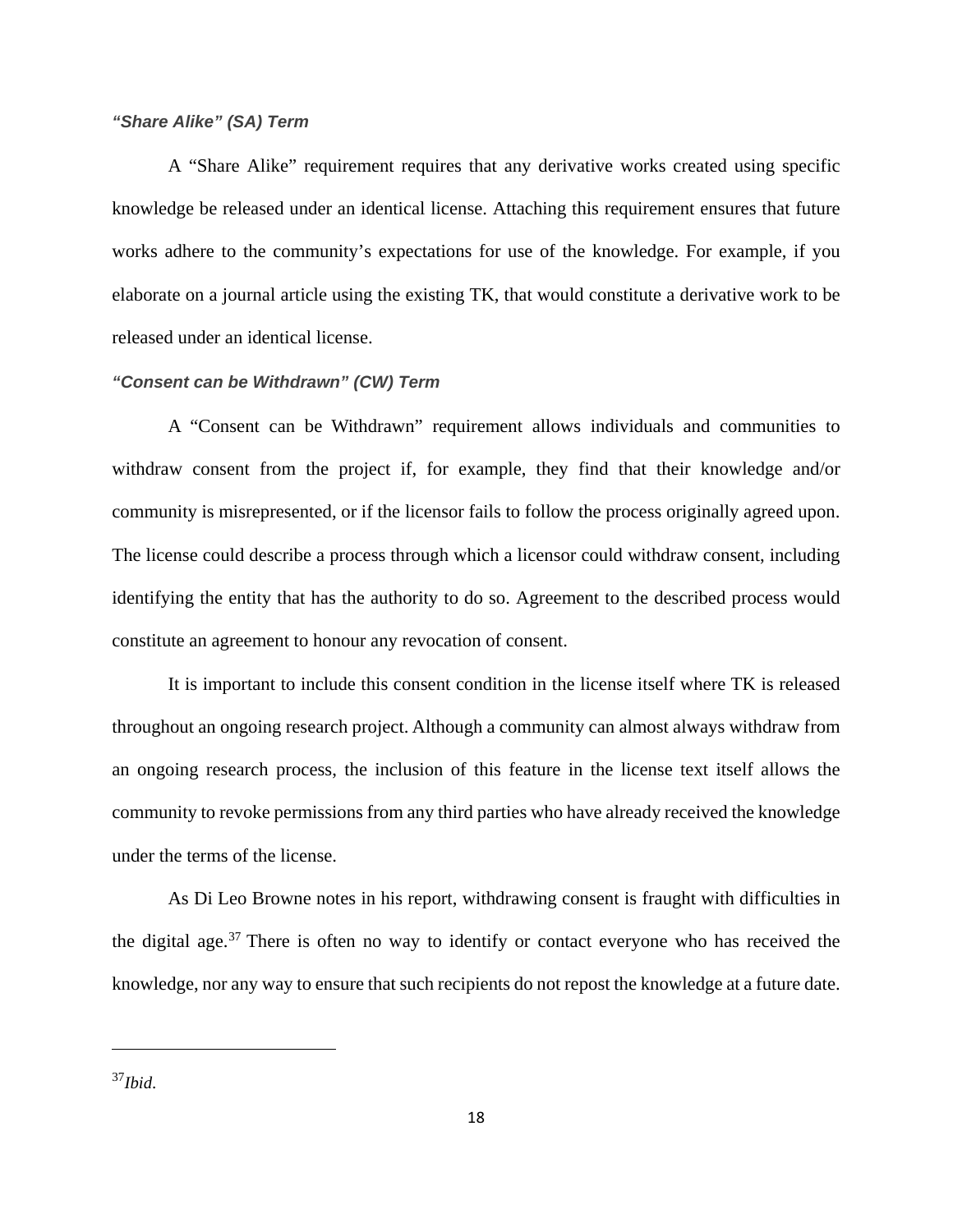Indeed, the recipients may do so innocently and without ever being notified of the revocation. In spite of these enforcement difficulties, a license clause to allow the revocation of consent would ensure that the licensed knowledge is removed from the most public and identifiable repositories of the knowledge. It would also highlight to data users that use of the knowledge is dependent upon ongoing respect and cooperation with the wishes and expectations of the communities.

#### *"Mixed Use of License" Terms*

TK licenses need to provide clear, easily understood examples of how permissions and restrictions can be combined to provide licensors with protections and controls that suit their needs. Likewise, it must be clear that certain license terms are not compatible with one another. For example, a "Share Alike" term cannot be combined with a "Community Consent" license term because the "Community Consent" terms require that the community consents to the use of any derivative works. By contrast, the "Share Alike" term allows derivative works to exist without community consent as long as the work falls under the same license. Similarly, licensors must appreciate that certain license terms can severely restrict or complicate the use of TK by third parties. For example, if a project were to compile knowledge from multiple sources under different licenses that each contained a "Share Alike" term, the licenses would conflict, rendering them noninteroperable, meaning that the work could not be released. This is because under a "Share Alike" term, derivative works created using specific knowledge must be released under an identical license.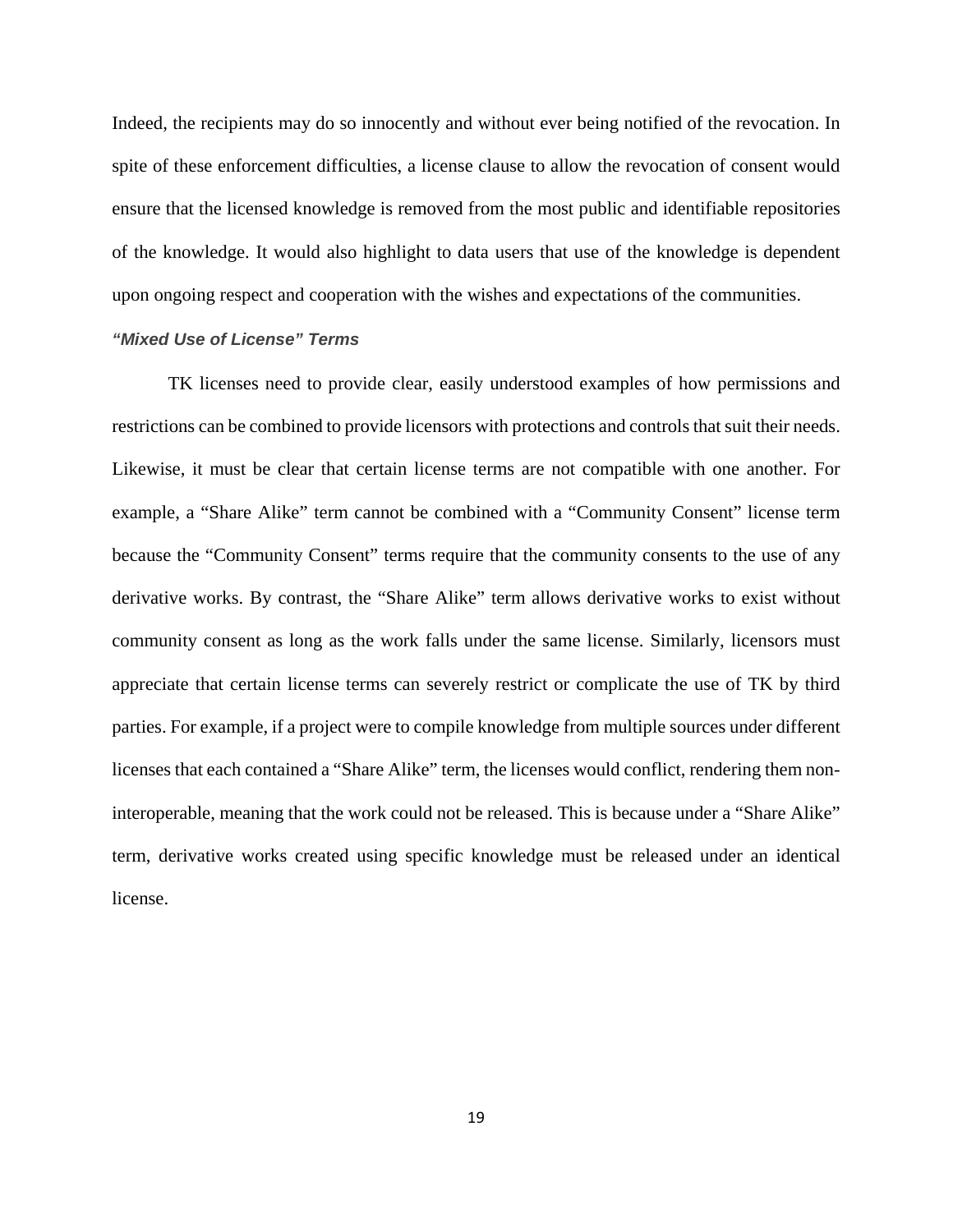# **Creating a License: Terms, Concerns and Compatibilities**

The charts below represent the kind of information that can assist TK holders with the development of licenses that suit their needs and circumstances.

## *Concerns, and terms that can address them:*

| <b>Expectations</b>                                                             |           | Requirements that could cover this concern |    |    |    |    |           |    |           |    |
|---------------------------------------------------------------------------------|-----------|--------------------------------------------|----|----|----|----|-----------|----|-----------|----|
|                                                                                 | <b>GB</b> | CC                                         | UC | NC | BY | HC | <b>NS</b> | NP | <b>SA</b> | CW |
| "I don't want my<br>knowledge to be used by<br>commercial hunters"              |           | X                                          | X  | X  |    |    | X         |    |           | X  |
| "I don't want my<br>knowledge to be used by<br>mining companies"                |           | X                                          | X  | X  |    |    | X         |    |           | X  |
| "I want to ensure that the<br>community benefits from<br>sharing this data"     | X         |                                            |    |    |    | X  |           |    |           |    |
| "I want the community to<br>retain control over their<br>traditional knowledge" |           | X                                          |    |    |    | X  |           |    | X         | X  |
| "I would like to retain<br>control over how my<br>knowledge is used"            |           |                                            | X  |    |    | X  |           |    | X         | X  |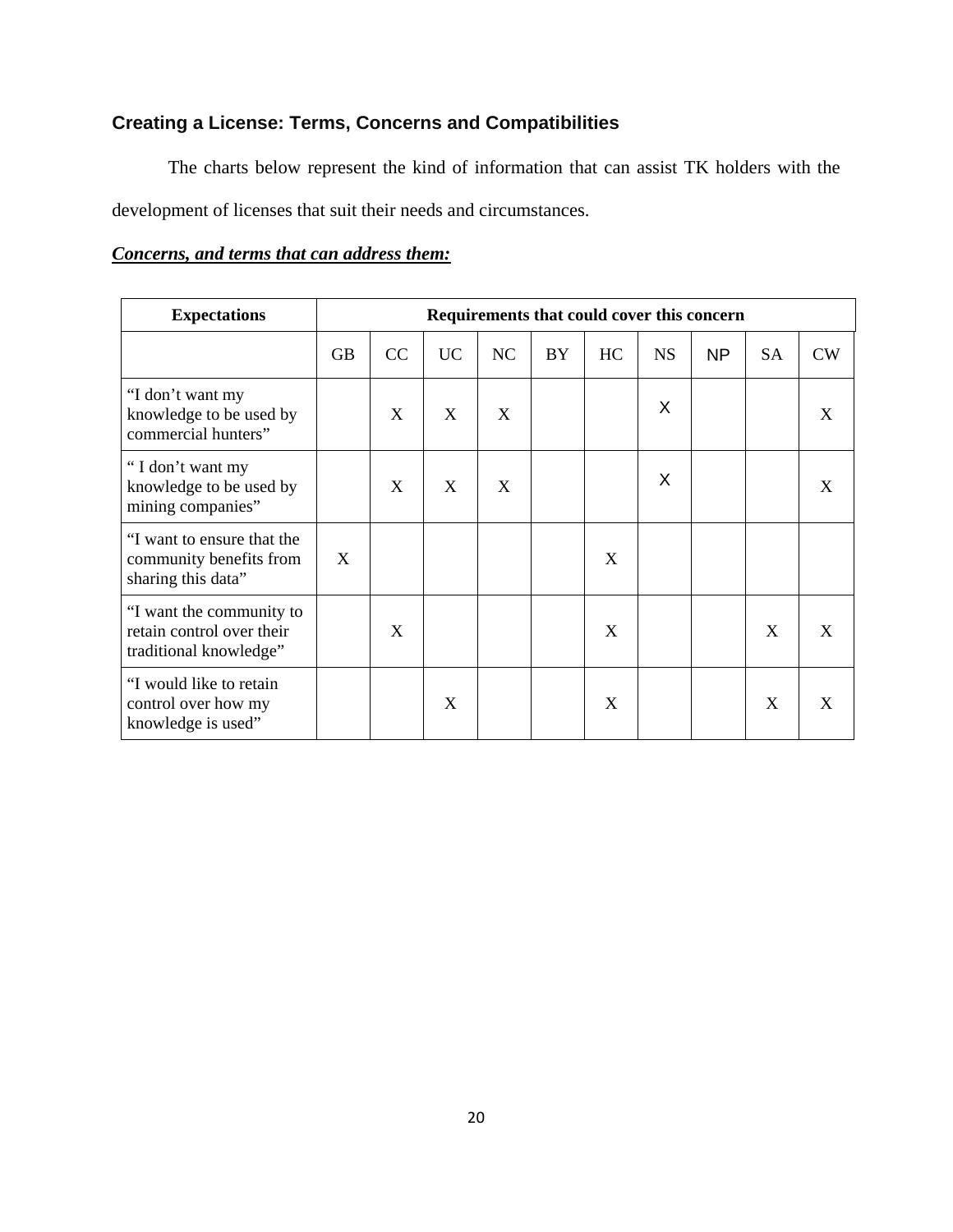# *Potentially incompatible terms:*

| Requirement                       | <b>Compatible requirements</b> |             |                          |                          |                          |             |                                   |                          |                          |               |
|-----------------------------------|--------------------------------|-------------|--------------------------|--------------------------|--------------------------|-------------|-----------------------------------|--------------------------|--------------------------|---------------|
|                                   | $\operatorname{GB}$            | $\rm CC$    | $\rm UC$                 | $\rm NC$                 | $\rm BY$                 | $\rm HC$    | $\ensuremath{\mathbf{NP}}\xspace$ | $_{\rm NS}$              | ${\rm SA}$               | ${\rm\bf CW}$ |
| $\operatorname{GB}$               |                                |             |                          |                          |                          |             |                                   |                          | $\mathbf X$              |               |
| $\rm CC$                          |                                |             | $\mathbf X$              |                          |                          |             |                                   |                          | $\mathbf X$              |               |
| $\rm UC$                          |                                | $\mathbf X$ | $\overline{\phantom{a}}$ |                          |                          |             |                                   |                          |                          |               |
| $\rm NC$                          |                                |             |                          | $\overline{\phantom{a}}$ |                          |             |                                   |                          |                          |               |
| $\rm BY$                          |                                |             |                          |                          | $\overline{\phantom{a}}$ |             |                                   |                          |                          |               |
| $\rm HC$                          |                                |             |                          |                          |                          |             |                                   |                          | $\mathbf X$              |               |
| $\ensuremath{\mathbf{NP}}\xspace$ |                                |             |                          |                          |                          |             | $\overline{\phantom{a}}$          | $\mathsf X$              |                          |               |
| ${\rm NS}$                        |                                |             |                          |                          |                          |             |                                   | $\overline{\phantom{0}}$ | $\mathbf X$              |               |
| ${\rm SA}$                        | $X_{\mathcal{I}}$              | $\mathbf X$ |                          |                          |                          | $\mathbf X$ |                                   | $\mathbf X$              | $\overline{\phantom{a}}$ |               |
| ${\rm\bf CW}$                     |                                |             |                          |                          |                          |             |                                   |                          |                          |               |

 $X = not compatible$ 

Abbreviation Key:

 $\mathbf{GB}=\mathbf{Give\,}$ CC = Community Consent UC = Use-based Consent NC = Non-commercial

BY = Attribution HC = Hosted within the community NP=No Publication

NS = No Sharing  $SA =$ Share Alike CW = Consent can be Withdraw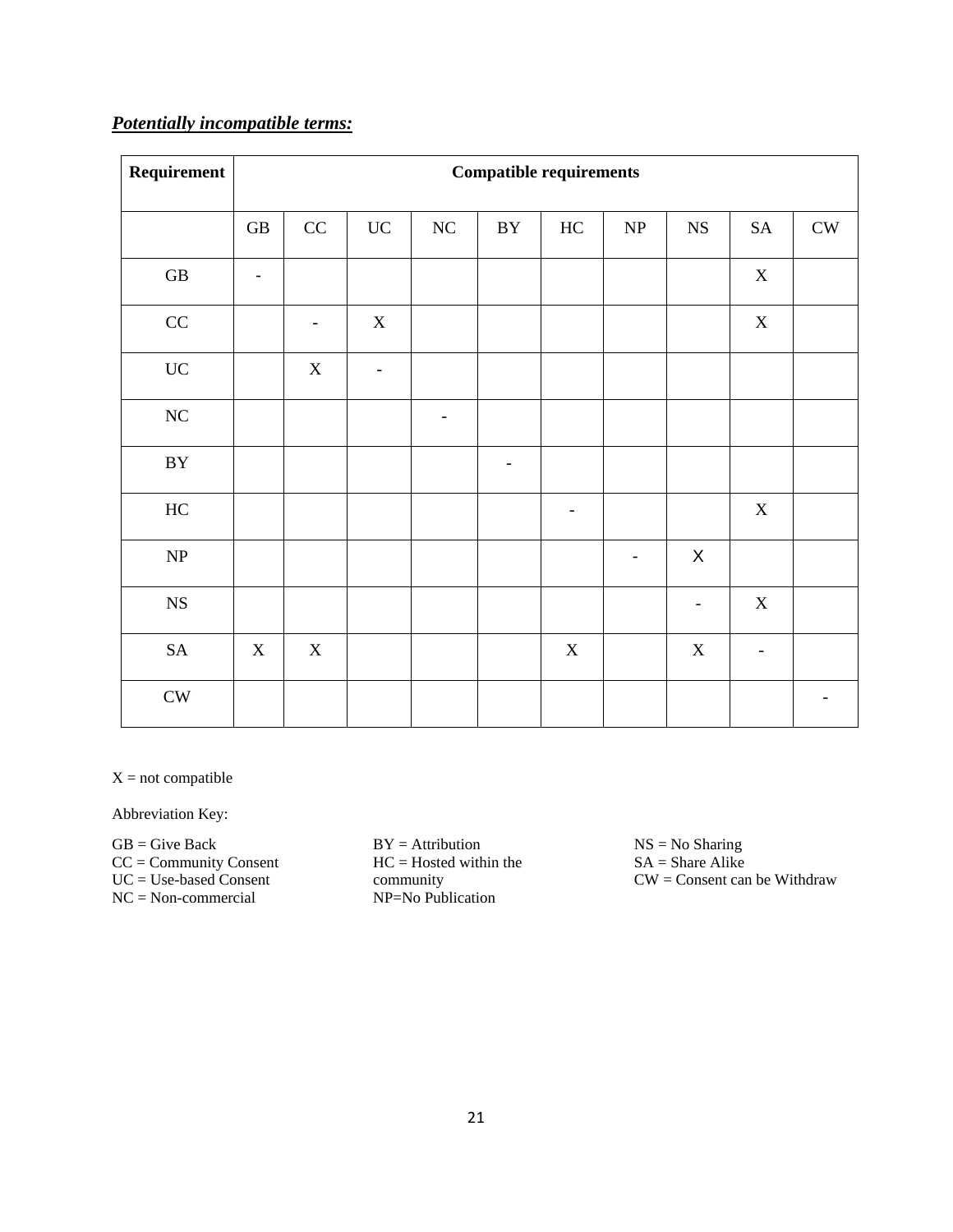#### **Limitations of the Template Licenses**

#### *Consent*

It is mandatory that the person seeking a license identify the proper source(s) of consent, ensure that consent is informed, and ensure that all of the necessary consents have been obtained. It must be clear to those seeking licensing rights that obtaining a license is not a proxy for consent. For example, receiving consent from one individual is not sufficient when consent should have been obtained from a community and, likewise, receiving consent from one community does not equal consent from other relevant communities. Issues of consent are not unique to TK licensing. Rather, TK licensing compels those seeking licensing rights to confront these issues and work to find an ethical resolution.

### *Education*

For our proposed licensing scheme to be useful and functional, care must be taken to educate all parties about the nature of TK and the nature of TK licenses.

It is important to educate the user about TK and the specific circumstances of a given TK license. Education could include the history of the protected TK, an introduction to the TK holder(s), and the significance of the TK to that community. This information could, for example, be included in a preamble to the license.

It is equally important to educate TK holders about the potential benefits and limitations of the TK licensing scheme. As previously noted, it is important that TK holders understand that different circumstances dictate the kinds of legal protection accorded to TK. The TK holder should be made aware of the inherent risk associated with licensing the TK. A central responsibility of this TK scheme is to ensure that the consent provided by the holder is informed.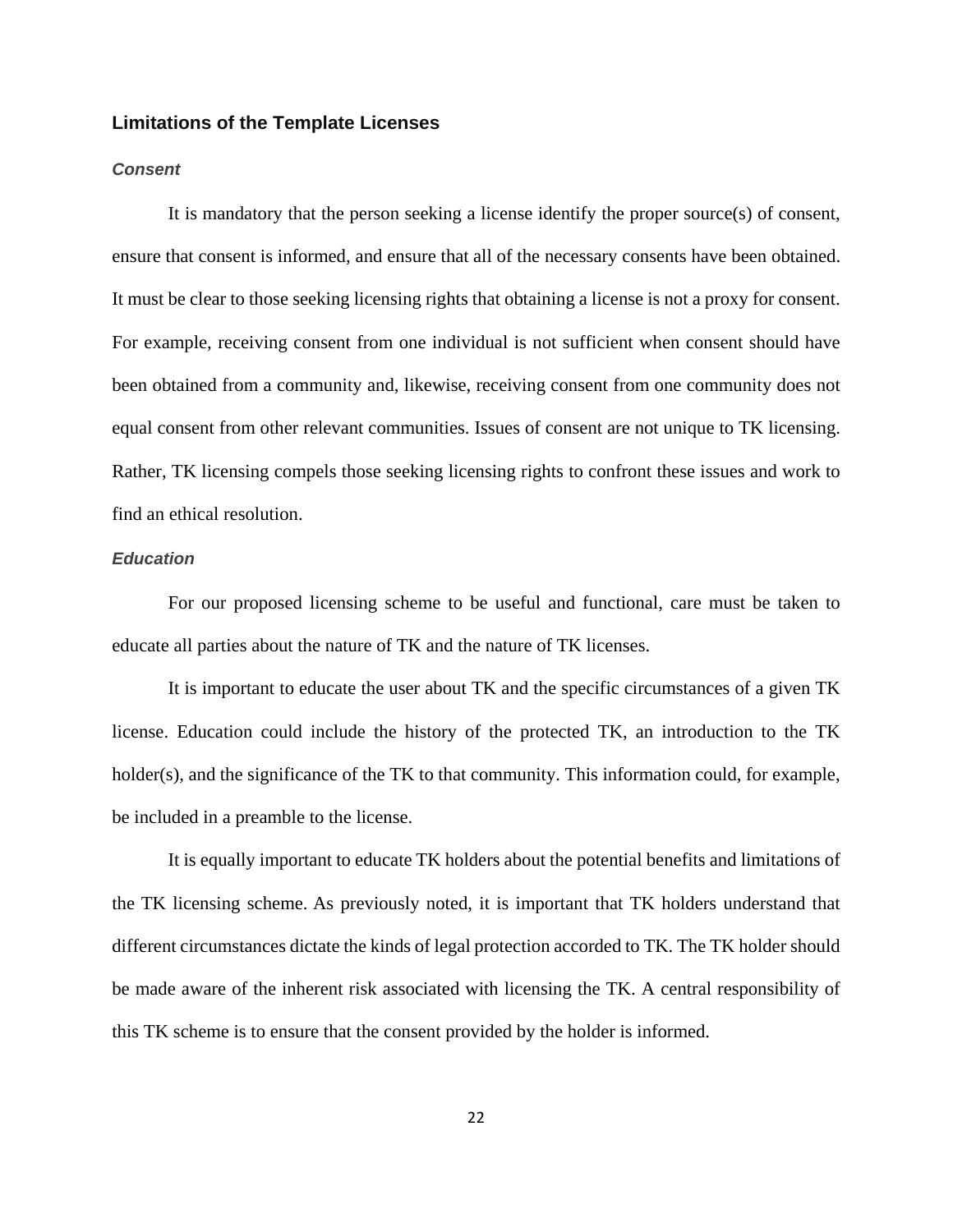#### *The need for more input and involvement*

For this project to succeed, we need to cooperate with the prospective users of this scheme. This proposal seeks to address an issue that has been raised by indigenous communities, but our understanding of the issue is limited to the GCRC's perspective understanding. We expect, however, that this proposal will change as we engage in more direct consultations with indigenous communities. Among other things, involvement of northern and indigenous communities will be imperative to developing possible license terms, identifying ethical and practical issues of the proposed scheme, establishing protocols for overcoming such issues, and trouble-shooting the scheme. Most significantly, perhaps, is the need for involvement of indigenous communities in the translation of documents, including educational materials and the licenses themselves, into as many indigenous languages as possible. This will ensure that all parties share a common understanding of the TK licenses, their terms, and their significance. This may at times be challenging, particularly when equivalent terms do not exist, which highlights the need for comprehensive cooperation.

# **MURKUTU AND LOCAL CONTEXTS**

The Mukurtu project attempts to facilitate the digital preservation and management of indigenous heritage by developing information and media-sharing platforms based on the unique needs of the communities, which foster trust and respectful relationships.<sup>38</sup> As was the case with the GCRC project, Mukurtu's mission raised the issue of how to protect indigenous communities' interests in "cultural heritage". This question led to the creation of "Local Contexts", Mukurtu's

<sup>38 &</sup>quot;About," online: Mukurtu <http://mukurtu.org/about/>.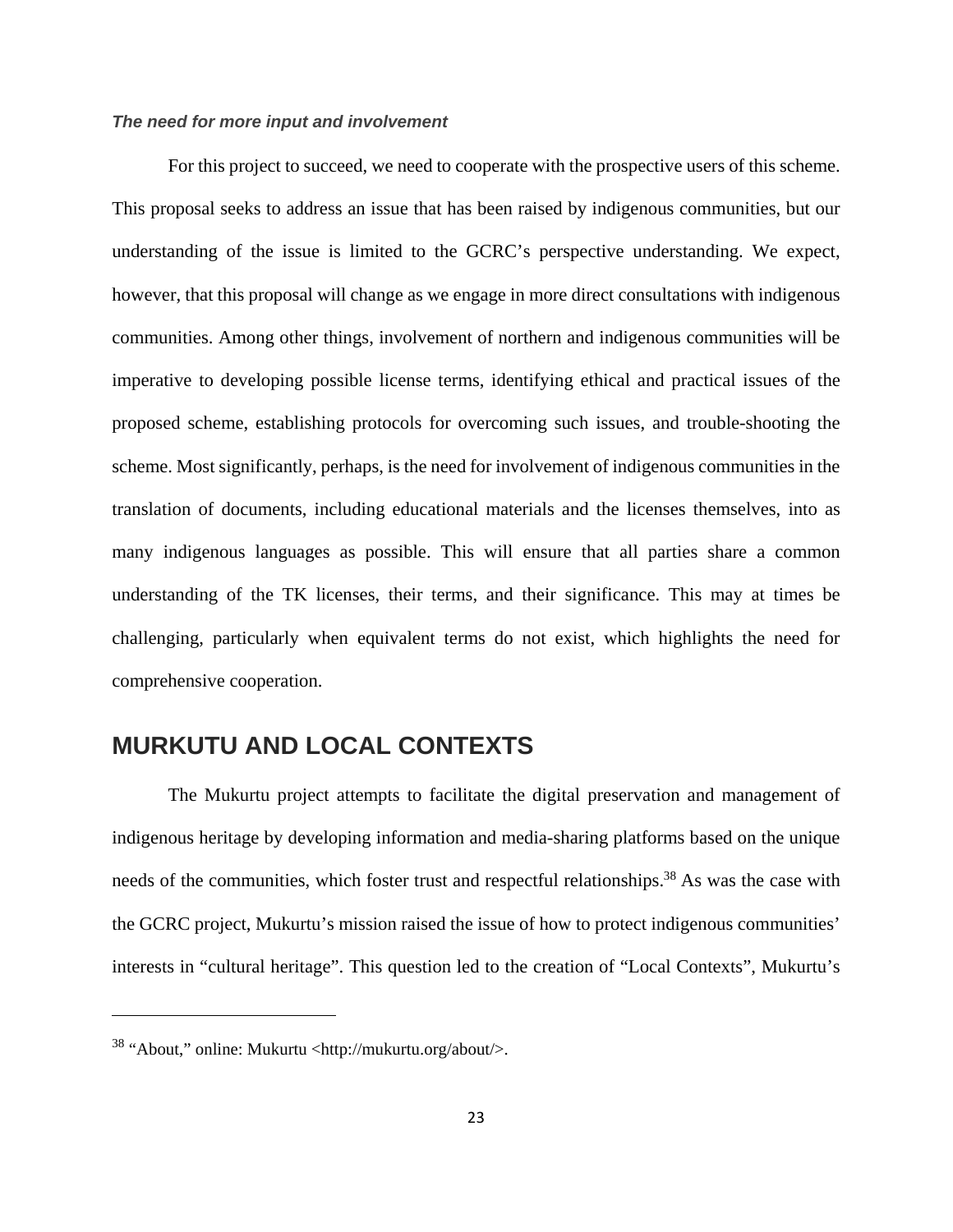sister organization, to focus specifically on providing "legal, extra-legal, and educational strategies for navigating copyright law and the public domain status of this valuable cultural heritage."39

The Mukurtu and Local Contexts websites offer users two options for the protection of their TK, though these projects are still in a state of flux.40 The first option under Mukurtu is the use of one of two CC licenses: the Attribution—Share-Alike (CC BY\_SA) license, which allows others to "remix, tweak, and build upon [a] work even for commercial purposes as long as they credit [the original creator] and license their new creations under the identical terms"; and the AttributionNon-Commercial—No-Deriv (CC BY-NC-ND) license, which is the most restrictive CC license and only allows users to download original material and share it with others so long as the original creator is credited. 41 The second option available under Local Contexts are "Traditional Knowledge Labels," which "add existing local protocols for access and use" and:

offer an educative and informational strategy to help non-community users of this cultural heritage understand its importance and significance to the communities from where it derives and continues to have meaning. The TK Labels are useful when valuable cultural heritage is in the public domain and appears as though it can be shared and used by everyone.

There are 13 labels specified by Local Contexts:<sup>42</sup>

<sup>39 &</sup>quot;About," online: Local Contexts <http://www.localcontexts.org/about/>.

 $^{40}$  TK Licences are referred to on the Mukurtu support page, but are not described. As well, there is a Youtube video (https://www.youtube.com/watch?v=uPzneao\_3rQ) that enumerates 6 TK Licences including Community Use Only – General, Community Use – Women Restricted, Community Use – Men Restricted, Community Use Only – Men General, Community Use Only – Women General, and Attribution General, however the status of these licences is unclear. For the sake of simplicity, we will refer to the TK licensing proposals of these two related projects under the common term, the Mukurtu Project.

<sup>41 &</sup>quot;Creative Commons Usage in Mukurtu," online: Mukurtu

<sup>&</sup>lt;http://support.mukurtu.org/customer/en/portal/articles/1306468-creative-commons-usage-in-mukurtucms>.

<sup>42 &</sup>quot;TK Labels", online: Local Contexts < http://www.localcontexts.org/tk-labels/>.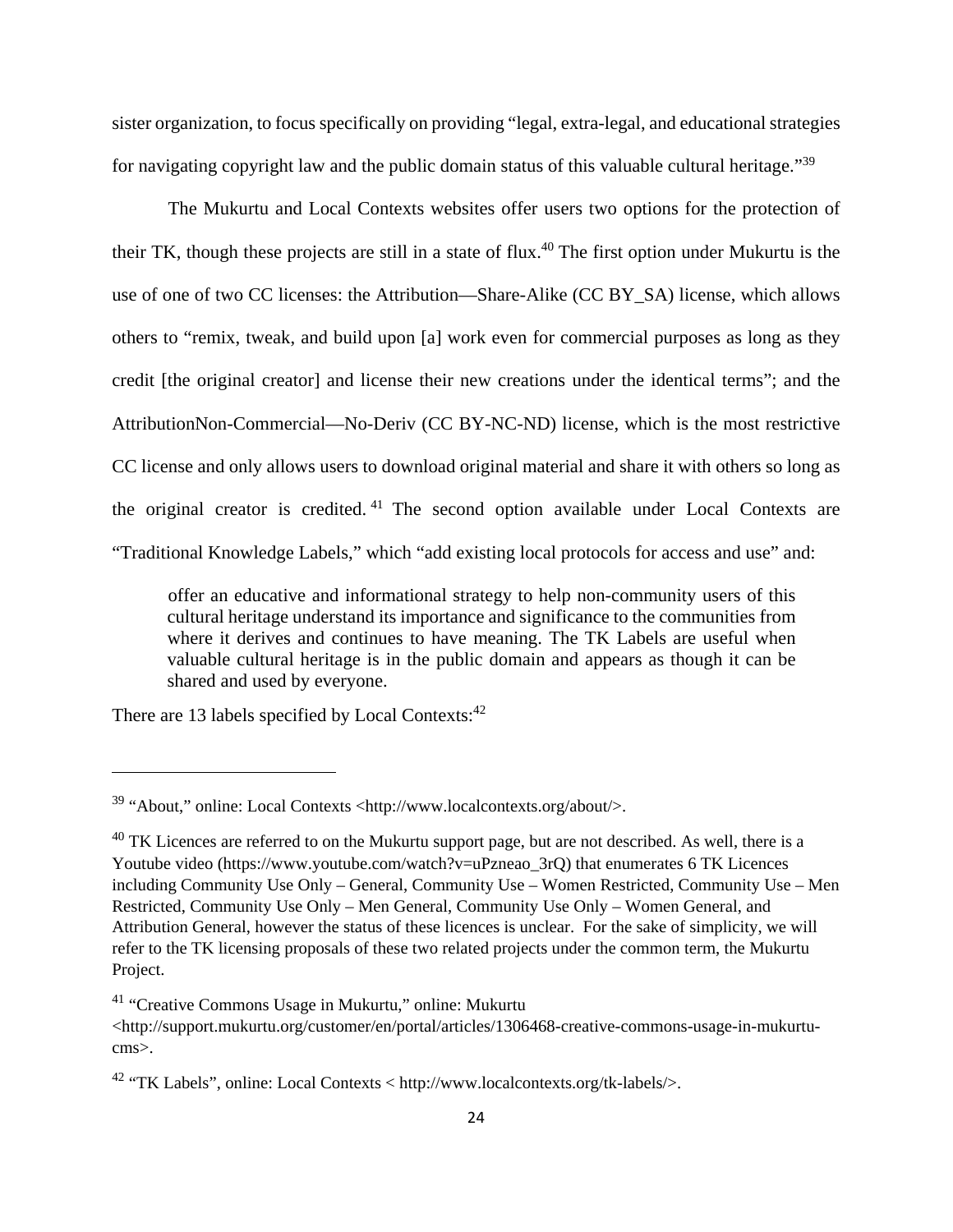- (1) TK Family (TK F), which is used to indicate that the material is usually only shared between family members;
- (2) TK Seasonal (TK S), which is used to indicate that the material is intended to only be used and heard at particular times of the year and/or that the environment and land where the material derives influences and impacts its meaning and significance;
- (3) TK Outreach (TK O), which indicates that the material is not traditionally intended to be available to the public or used to develop fair and equitable reciprocal exchanges of educational resources;
- (4) TK Verified (TK V), which indicates that the originating community is satisfied with the way in which the TK materials are being represented;
- (5) TK Attribution (TK A), which is used to indicate the correct sources and holders of the material;
- (6) TK Community Use Only (TK CO), which indicates that the material was traditionally intended to be exclusively circulated within the originating community and was never intended to be free, public, or available for anyone at any time;
- (7) TK Secret/Sacred (SS), which indicates that the material contains important secret and/or sacred knowledge that was never intended to be free, public, or available to anyone at any time;
- (8) TK Women General (TK WG) and (9) TK Men General (TK MG), which conveys that access to the material is intended to be restricted to women or men, respectively, within its originating community; 43

 $43$  Mukurtu was developed in Australia with Aborigines and the context of sex/gender based inclusion/exclusion has its provenance there.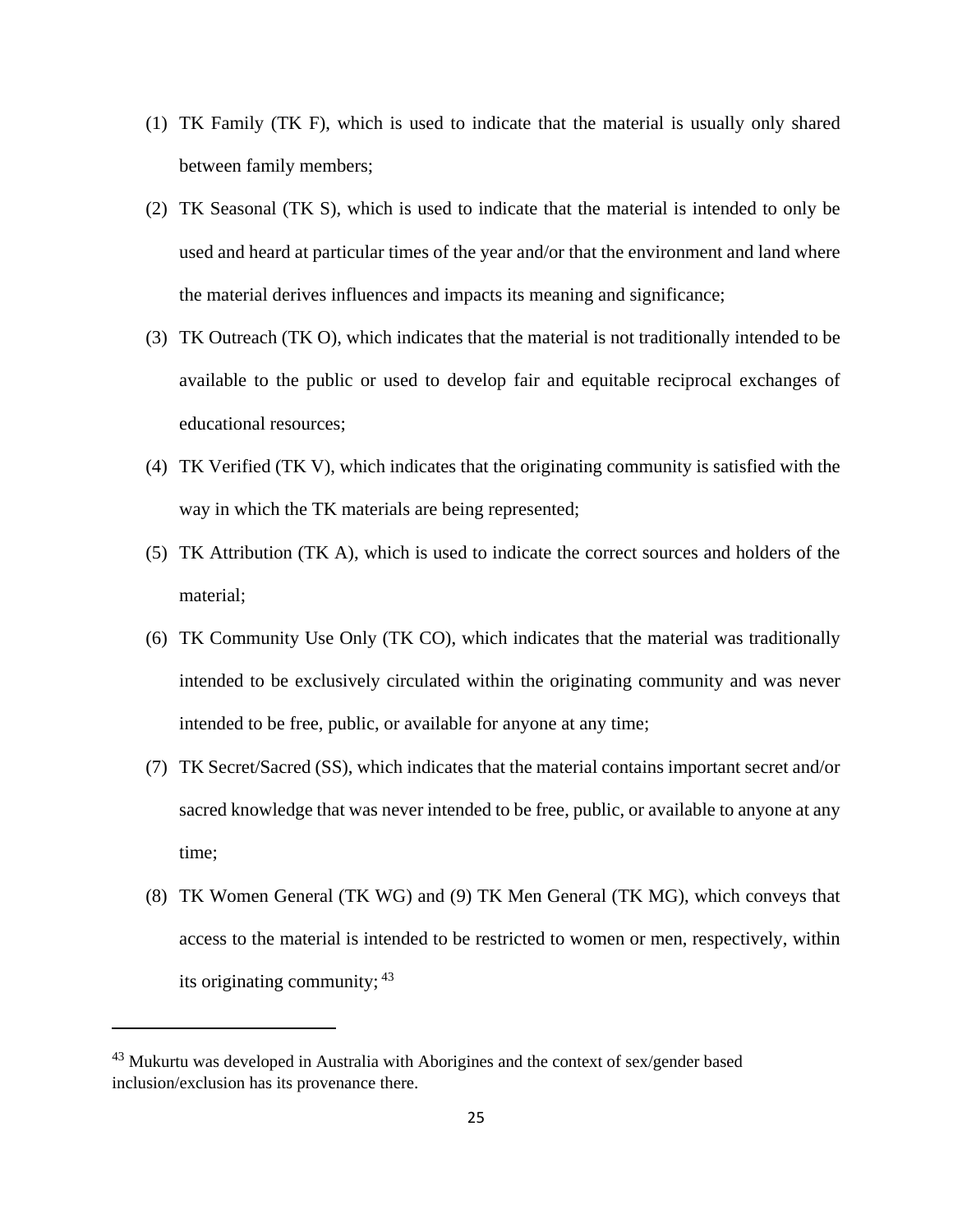- (9) TK Women Restricted (TK WR) and (11) TK Men Restricted (TK MR), which conveys that the material is regarded as important secret and/or sacred ceremonial material that has community-based laws in relation to who can access it;<sup>44</sup>
- (10)TK Non-Commercial (TK NC), which indicates that the material is available for noncommercial uses including research, study, and public presentation including noncommercial blogs and websites; and,
- (11)TK Commercial, which indicates that the material is available for future use, that the source community does not have copyright ownership of the material, but that the material may still be protected under copyright and any commercial use will need to be cleared with the copyright holder.

These Labels help readers distinguish the traditional context and significance of different materials, understand the expected terms of its use, and convey to the reader the standard of care owed to the material, ranging from "to think and act with fairness and responsibility towards" the material and its holders<sup>45</sup> to requesting that a person who comes across the material to not proceed to view the material.46 The TK Labels uses "badges"—like Creative Commons icons and our own proposed TK licensing scheme icons—to prominently convey to the public easily understood instructions for use of the material. Unlike a Creative Commons or TK license, however, the TK Labels are intended to have normative influence exclusively rather than impose legally enforceable obligations. Taking advantage of their normative intent and force, these Labels taken together

<sup>44</sup> *Ibid.*

<sup>45 &</sup>quot;TK Non-Commercial", online: Local Contexts <http://www.localcontexts.org/tk/nc/1.0>.

<sup>46 &</sup>quot;TK Secret / Sacred", online: Local Contexts <http://www.localcontexts.org/tk/ss/1.0>.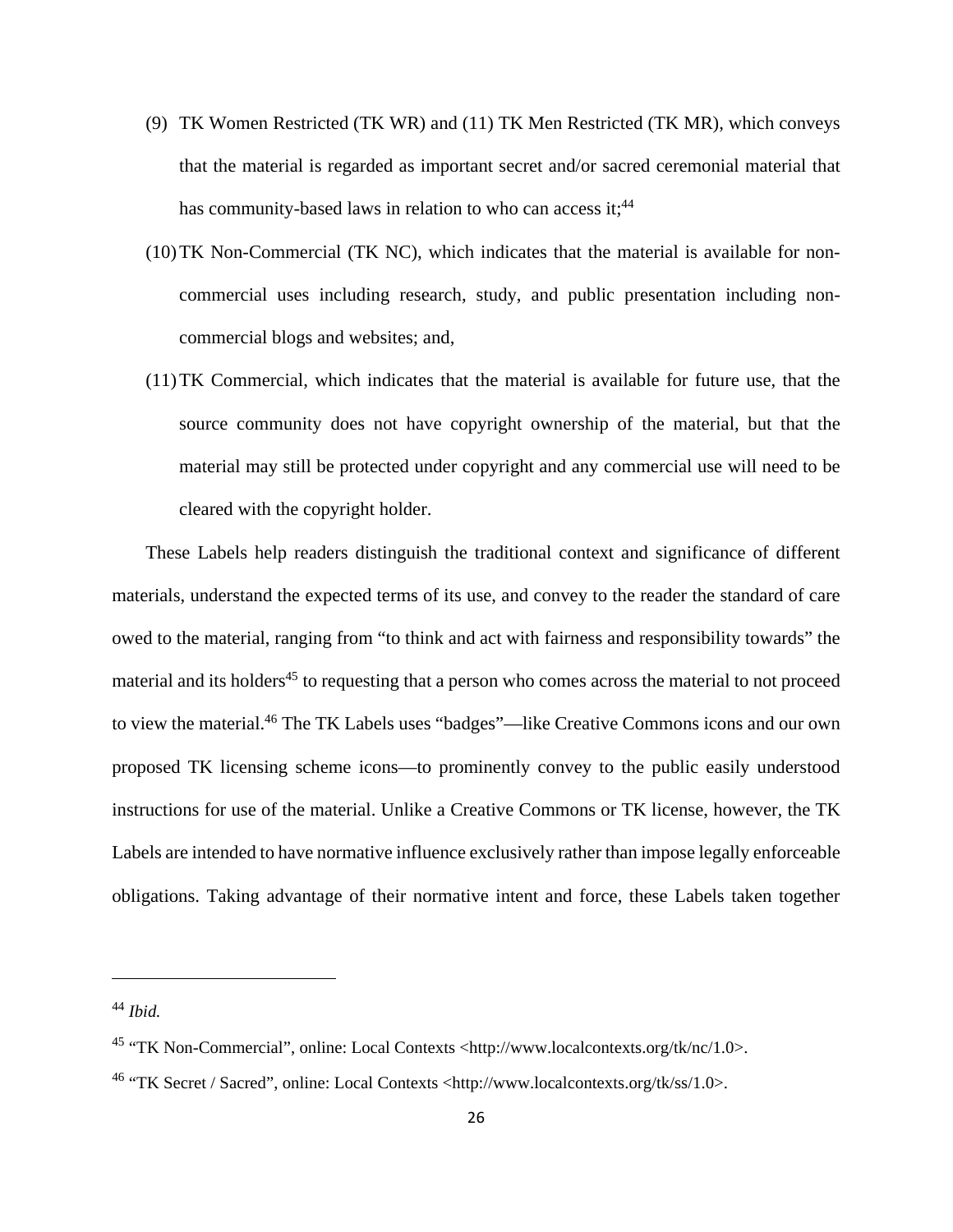encompass a much broader set of interests than those contemplated by CC licenses or our own proposed TK licenses.

 The Mukurtu project is a strong effort to address the challenges of permitting use of TK while retaining control over its use. The use of pre-existing CC licenses eases the speed with which TK may be licensed under the project. Similarly, the project's reliance on normative influences reflects our own project's conclusions on the limitations of traditional western IP laws to protect TK.

Our proposed TK licensing scheme differs from the Murkutu effort by attempting to fill slightly different gaps from those addressed by the Mukurtu project. For example, our proposed TK licensing scheme requires "give back" and "reciprocity" terms and a "hosted in the region" term, which not only require all TK users to give the research they create back to the licensing communities, but also requires users to take into consideration technical requirements and where information is hosted. Murkutu does not address these issues. Similarly, our proposed TK licensing scheme offers communities the possibility of reaping the benefits of works created using their TK and to mandate community attribution, as well as individual attribution, and withdraw consent if they find that their TK is being misrepresented. Finally, our proposal of a Share Alike term ensures that future works adhere to the community's expectations for use of the knowledge. Conversely, Murkutu includes terms that we have not considered, such as a "women only" term. These differences suggest the importance of involving the communities intending to use the licenses in their development so that any licensing scheme ultimately drafted reflects the needs of the intended beneficiaries.

The Mukurtu project, like the GCRC project, seek to find ways to incorporate normative principles from indigenous law into the licenses which, therefore, provides valuable insight into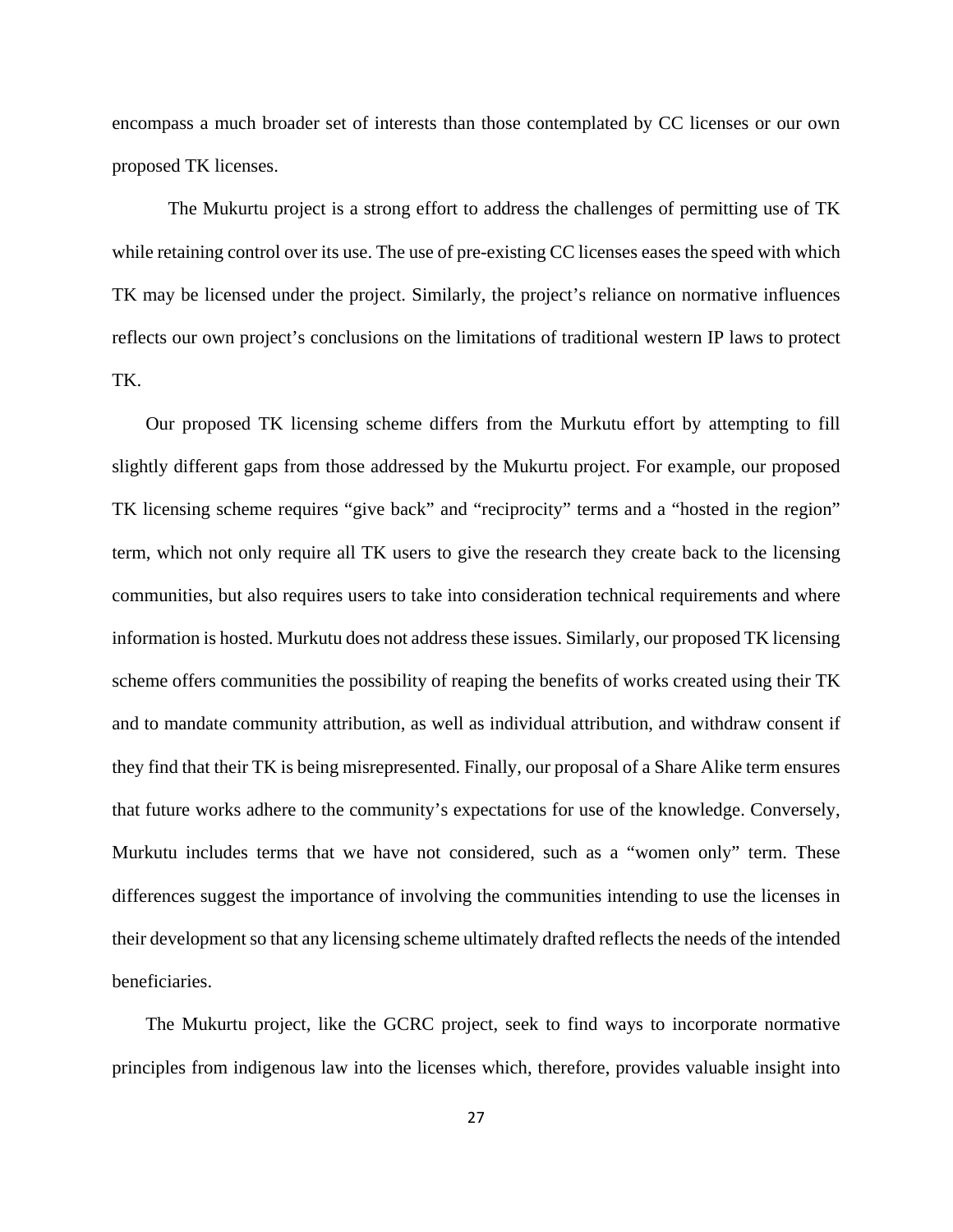the concerns and needs of the prospective target communities of our proposed TK licensing scheme. TK Licenses could potentially fill a gap in the IP protection offered by Mukurtu and Local Contexts, providing a licensing model that complements the Local Contexts Labels and is more tailored to the needs of TK and indigenous communities than the Creative Commons licensing scheme.

# **CONCLUSIONS**

Researchers working in cooperation with indigenous communities identified the challenge of protecting TK under existing IP laws. In response, we have outlined a proposal for a licensing scheme that seeks to partially bridge these legal gaps. The scheme utilizes copyright law, contract law, and normative considerations to protect the interests of indigenous communities that are underserved by Western IP laws. Our proposed system prioritizes the adaptability of the scheme to the needs of TK holders, as well as the usability of the scheme by non-lawyers.

### **Next Steps**

Going forward, it is important to establish and implement an oversight authority for the licensing project. We believe that it is crucial to do this in consultation with self-governing indigenous stakeholders and communities to create tailored responses that are responsive to the needs of the communities involved. This process can be facilitated through collaboration with indigenous law clinics across the nation.

An effective TK licensing system requires legal discourse and testing. The language included in the licenses and deeds and their associated icons must be developed, assessed, and trialed. This process requires collaboration with indigenous and user community stakeholders to ensure that the